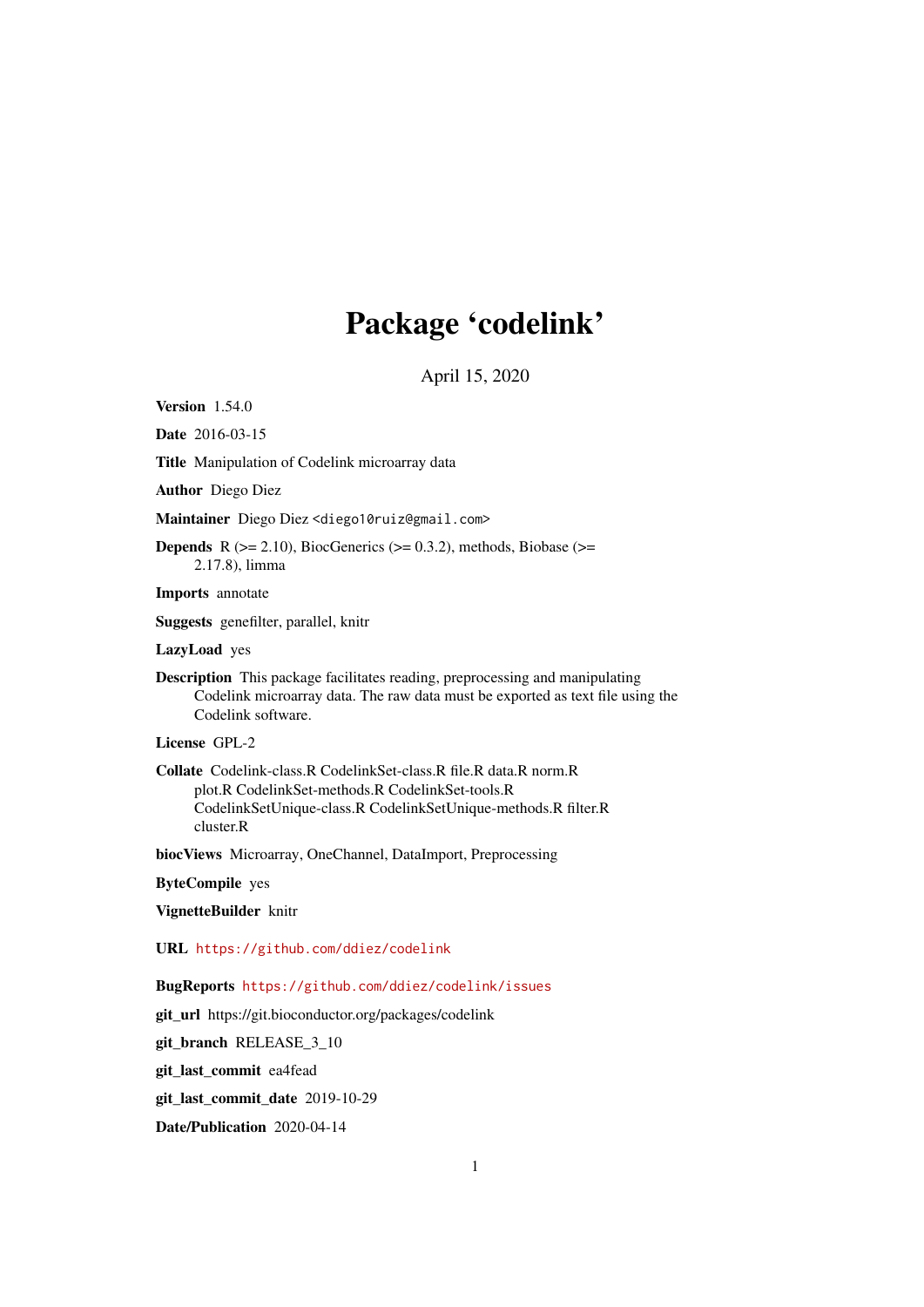# <span id="page-1-0"></span>R topics documented:

| Index |            | 27             |
|-------|------------|----------------|
|       |            | 25             |
|       |            |                |
|       |            | 24             |
|       |            | 23             |
|       |            | 23             |
|       | readHeader | 22             |
|       |            | 21             |
|       |            | 20             |
|       |            | 19             |
|       |            | 18             |
|       |            | 18             |
|       |            | 17             |
|       |            | 16             |
|       |            | 15             |
|       |            | 14             |
|       |            | 14             |
|       |            | 13             |
|       |            | 12             |
|       |            | 11             |
|       |            | 11             |
|       |            | 10             |
|       |            | 10             |
|       |            | 9              |
|       |            | 8              |
|       |            | 8              |
|       |            | $\overline{7}$ |
|       |            | $\overline{7}$ |
|       |            | 6              |
|       |            | 5              |
|       |            | $\overline{4}$ |
|       |            | $\overline{3}$ |
|       |            | $\overline{3}$ |
|       |            | $\overline{2}$ |

arrayNew *Create a new x11 device*

# Description

Create a new x11 device with dimensions suited to be used with imageCodelink().

# Usage

```
arrayNew(f=2, chip="rwgcod")
```
# Arguments

| chip | character; Codelink chip to be used in imageCodelink. |
|------|-------------------------------------------------------|
|      | numerical; scaling factor.                            |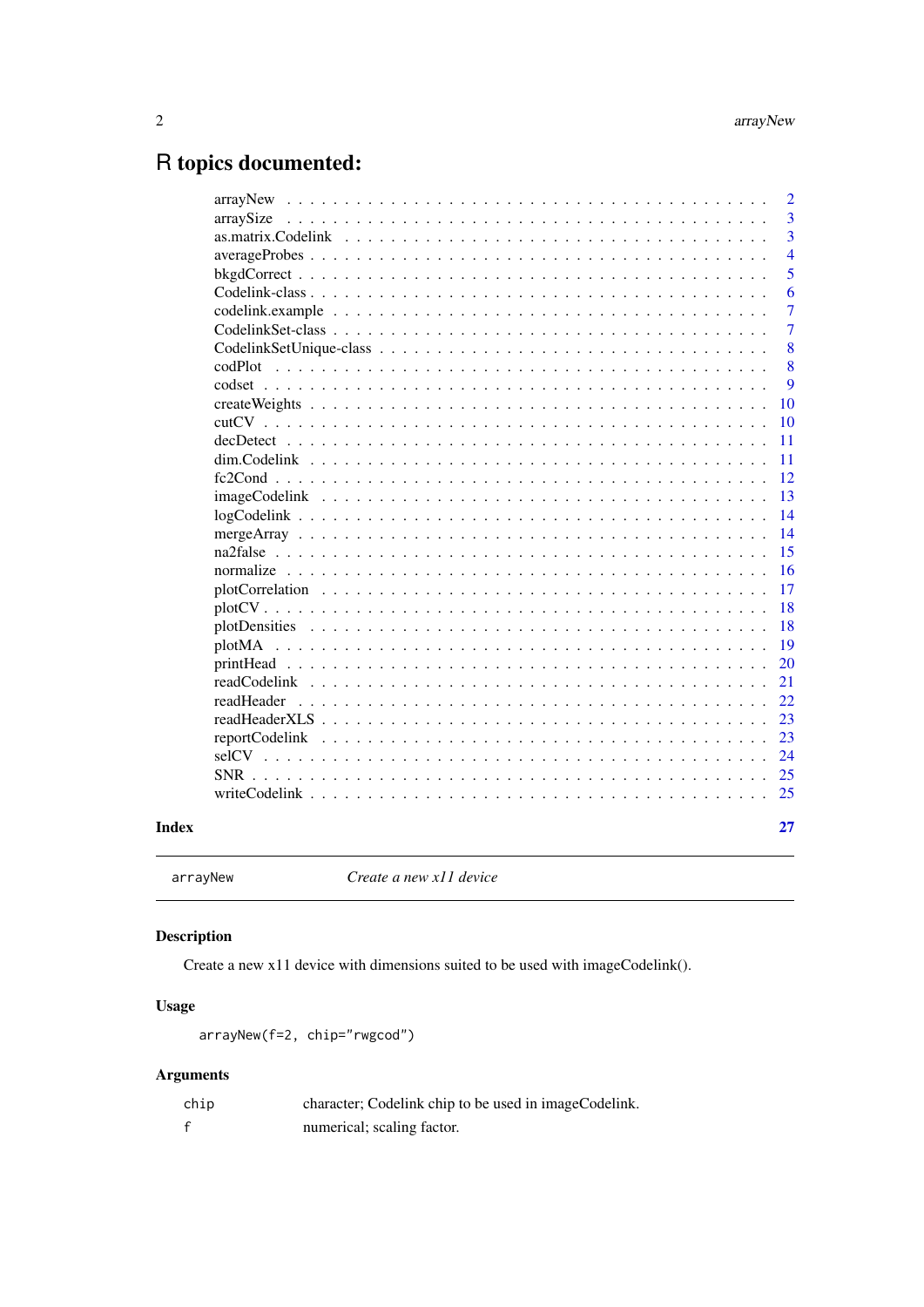#### <span id="page-2-0"></span>arraySize 3

#### Author(s)

Diego Diez

#### Examples

```
## Not run:
   data(codelink.example)
    arrayNew()
    imageCodelink(codelink.example)
```
## End(Not run)

arraySize *Determine the size of the array*

# Description

When loading Codelink arrays in text format (as exported from the Codelink software) this function retrieves the correct size of the array. This is useful beacuse those files contain and indetermined number of empty lines at the end. Thus, reading the entire data matrix don't works.

# Note

Not meant to be used directly.

#### Author(s)

Diego Diez

as.matrix.Codelink *Return a matrix of intensity values*

# Description

Takes a Codelink object and returns a matrix with the intensity values available.

# Usage

```
## S3 method for class 'Codelink'
as.matrix(x, \ldots)
```
#### Arguments

|          | an object of class "Codelink".                                |
|----------|---------------------------------------------------------------|
| $\cdots$ | additional arguments added to generic as matrix since R-2.5.x |

# Value

A matrix with the intensity values.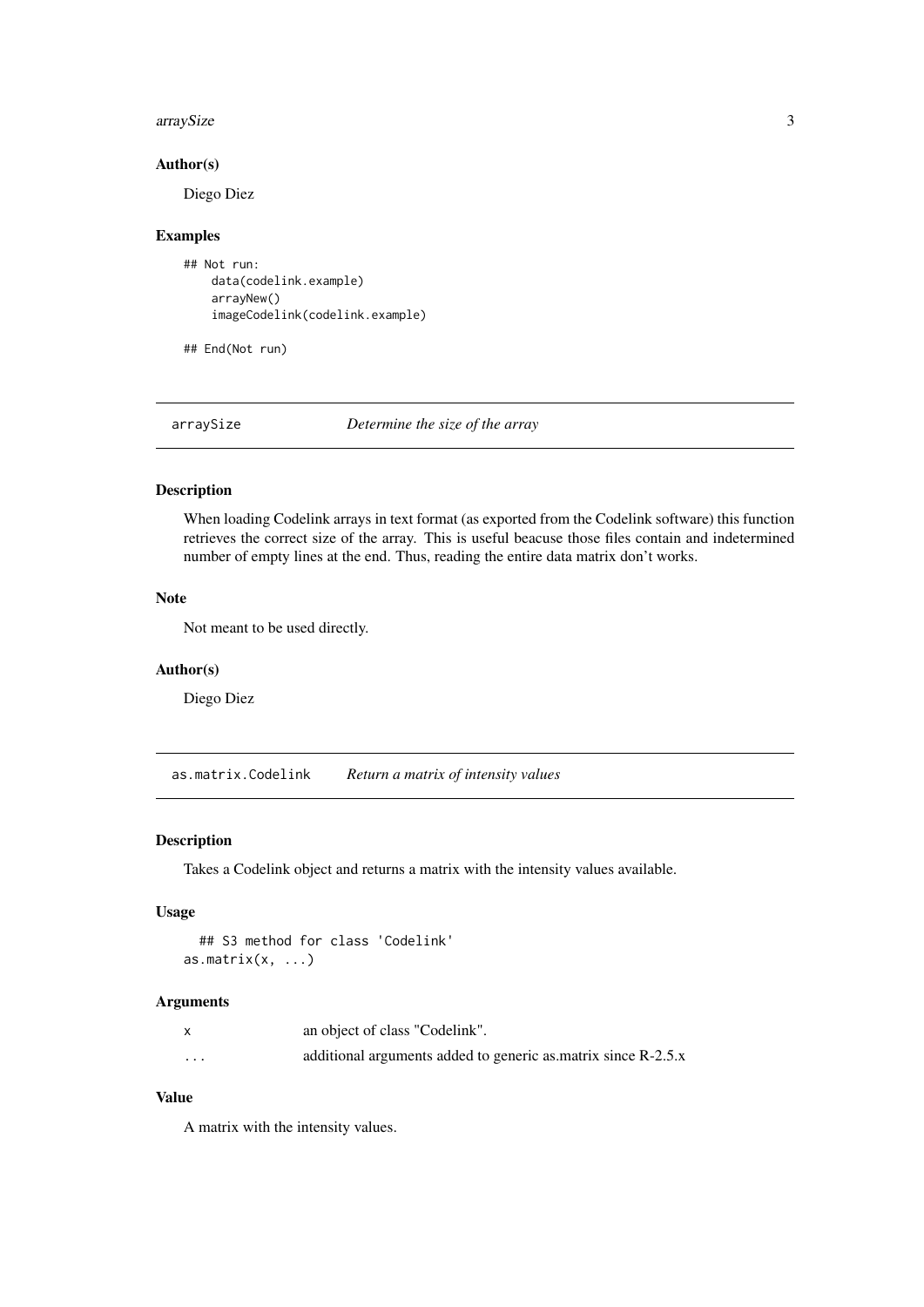#### Author(s)

Diego Diez

#### See Also

[as.matrix](#page-0-0)

#### Examples

```
## Not run:
data(codelink.example)
mat <- as.matrix(codelink.example)
is(mat)
```
## End(Not run)

averageProbes *averageProbes*

#### Description

Takes a CodelinkSet object and computes the average (mean) and sd of duplicated probes.

#### Usage

```
averageProbes(object, parallel = FALSE)
```
#### Arguments

| object   | an object of class "CodelinkSet".                               |
|----------|-----------------------------------------------------------------|
| parallel | whether to use a parallel version (requires package multicore). |

# Details

This function will compute the mean() and sd() on each duplicated probe (i.e. identical probe id as for probeNames(). CodelinkSet objects use the per-array index to enable unique identifiers needed for ExpressionSet derived objects. Although the method probeNames() provides access to Codelink probe ids, this is inconvenient when dealing with other packages that make use of featureNames() to obtain probe ids and feed them to the corresponding annotation package.

In such cases CodelinkSet objects are not compatible with methods working on ExpressionSet objects. To avoid this limitation it is possible to construct a CodelinkSet object containing unique identifiers (CodelinkSetUnique class) by averaging the intensities of all replicated probes. This is done by computing the mean(). The sd() is also computed and stored in the slot sd.

The current implementation takes a lot of time so a parallelized version of lapply() may be used through the package 'multicore'. This is controlled by the argument 'parallel' which is FALSE by default.

According to the authors it is not actually possible to use 'multicore' in a GUI environment like the R.app Cocoa application in R, because this interferes with the events loop. Therefore it is adviced to use option 'parallel=TRUE' in an R session running in a shell.

<span id="page-3-0"></span>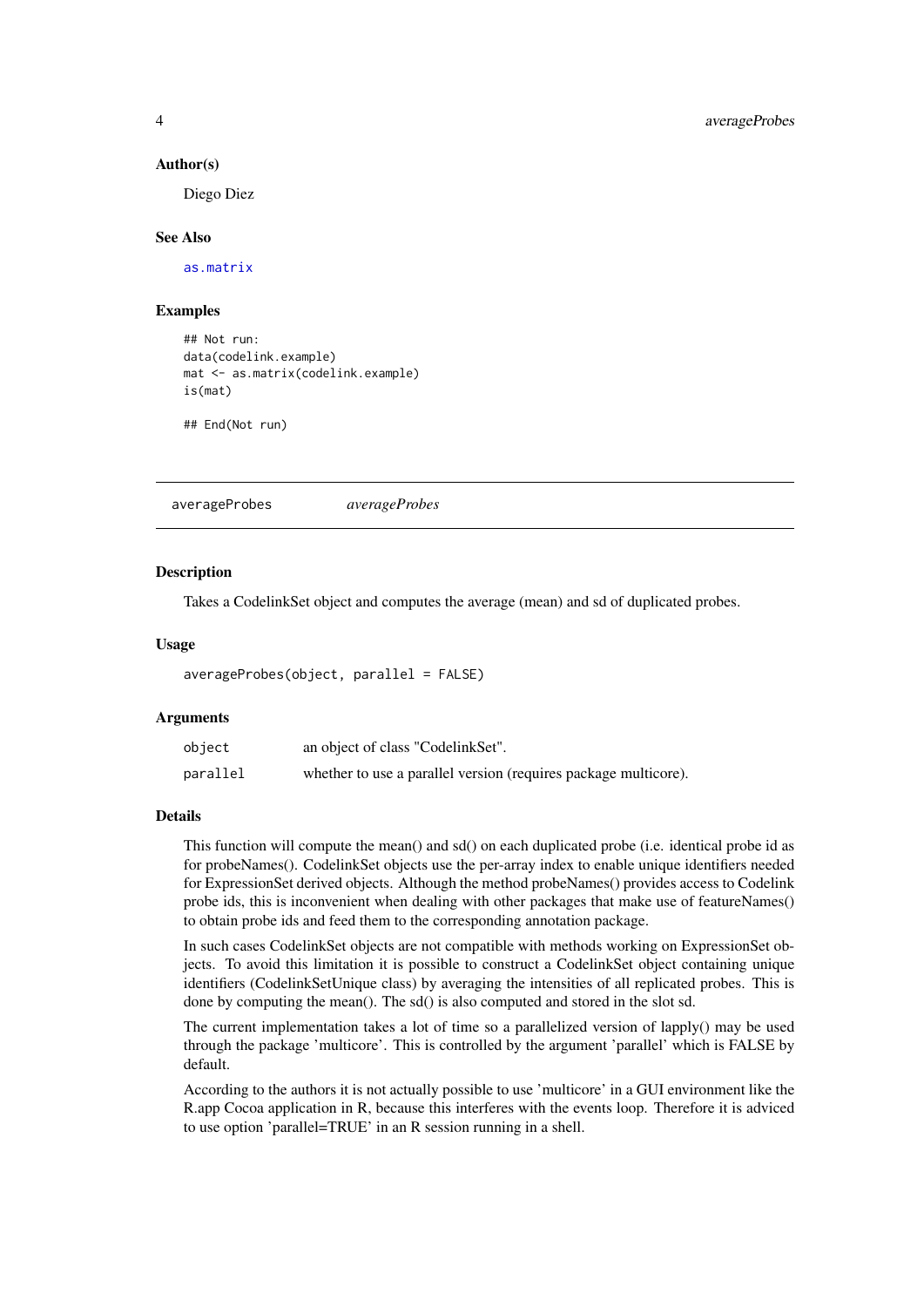#### <span id="page-4-0"></span>bkgdCorrect 5

#### Author(s)

Diego Diez

#### Examples

```
## Not run:
    data(codelink.example)
foo <- averageProbes(codelink.example)
```
## End(Not run)

bkgdCorrect *Background correction of intensity values.*

#### Description

Takes a CodelinkSet or Codelink object with Spot mean and Bkgd median values and performes background correction using one of the methods available.

#### Usage

```
bkgdCorrect(object, method = "half", preserve = FALSE, verbose = FALSE, offset = 0)
```

```
## S4 method for signature 'CodelinkSet'
codCorrect(object, method = "half", normexp.method="saddle", offset=0)
```
#### Arguments

| object   | an object of class CodelinkSet or Codelink.                                    |
|----------|--------------------------------------------------------------------------------|
| method   | the correction method to use, one of "none", "subtract", "half" and "normexp". |
| preserve | logical; if Smean and Bmedian slots should be preserved.                       |
| verbose  | logical; if TRUE print some information with method normexp.                   |
|          | normexp.method method used with normexp correction.                            |
| offset   | numeric; value to add to intensities.                                          |

#### Details

Available methods are: . none: left intensities untouched. . subtract: simple subtraction of Bkgd median from Spot mean. . half: the same as above but aboid negative values setting all intensity values below zero to 0.5. . normexp: apply normexp background adjustment from package limma.

# Value

An object of class Codelink with corrected intensity values, that is Ri slot.

#### Author(s)

Diego Diez

#### Examples

```
data(codset)
codset <- codCorrect(codset, method = "half")
```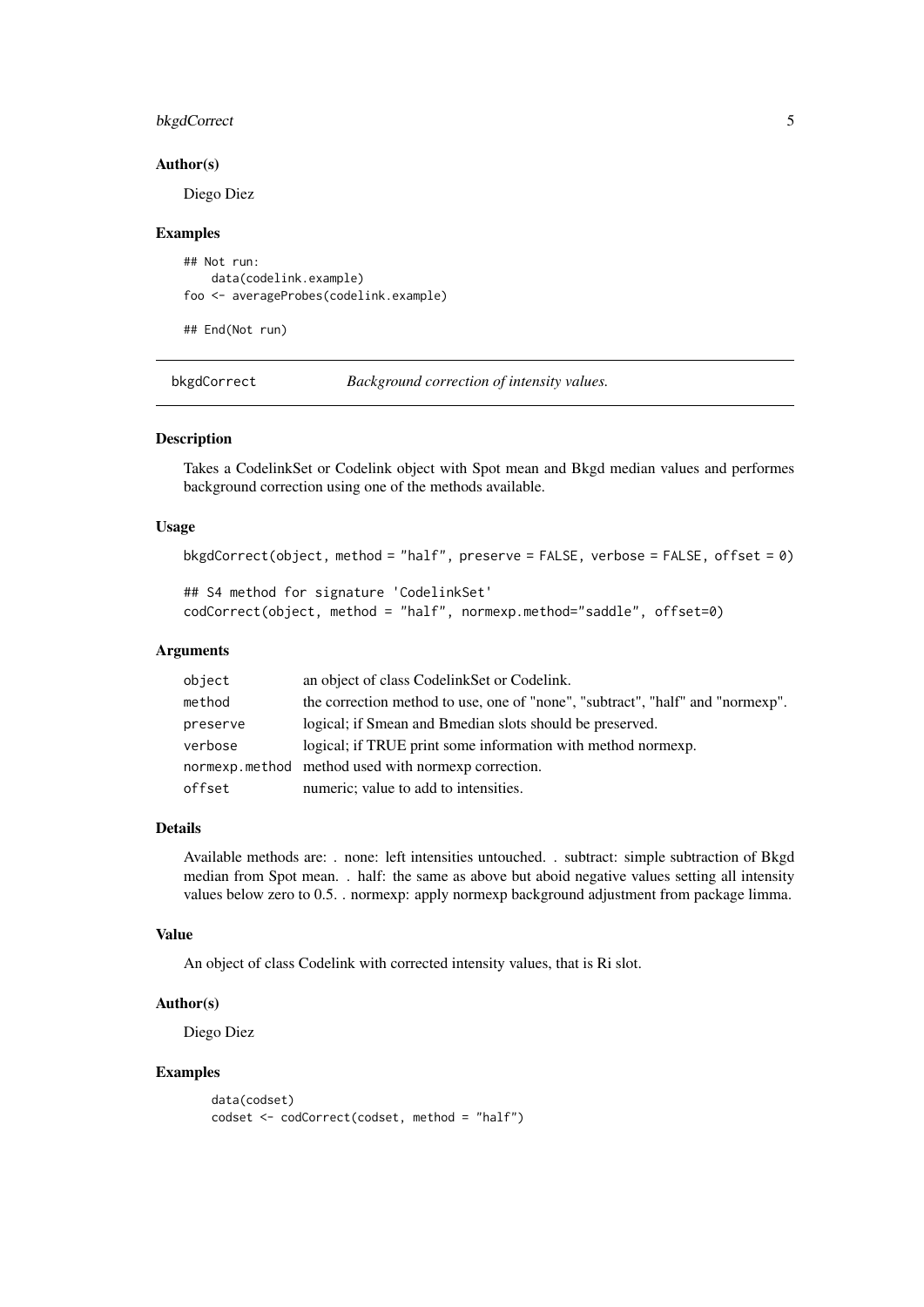<span id="page-5-0"></span>Codelink-class *Class Codelink*

#### <span id="page-5-1"></span>Description

This is the storage class for Codelink data

#### Objects from the Class

Object are created after reading text codelink files with readCodelink()

#### Description

Codelink objects contain a single "list", which contains the following elements:

sample Object of class "character" containing the sample names

file Object of class "character" containing the file names

name Object of class "character" containing the probe ID

method Object of class "list" containing log information

Smean Object of class "matrix" containing spot mean intensities

Bmedian Object of class "matrix" containing background median intensities

Ri Object of class "matrix" containing raw intensities

Ni Object of class "matrix" containing normalized intensities

snr Object of class "matrix" containing signal to noise ratio values

flag Object of class "character" containing assigned flags

#### Note

More details are in the package vignette

# Author(s)

Diego Diez

#### Examples

```
## Not run:
    data(codelink.example)
```
## End(Not run)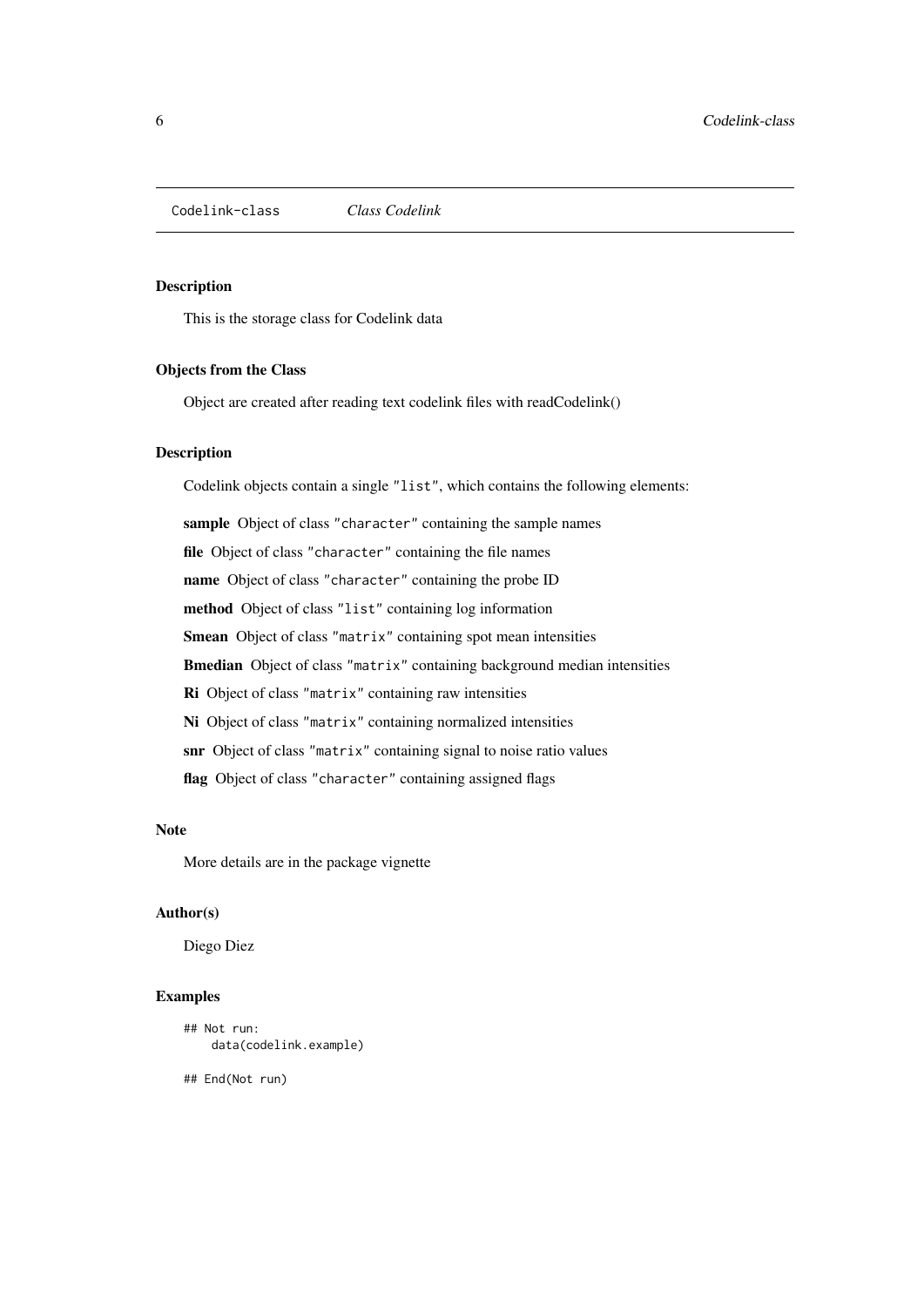<span id="page-6-0"></span>codelink.example *Dataset of class 'Codelink'*

#### Description

Dataset from a h20kcod (Codelink Human UniSet I 20k) array containing 2 samples and ~20000 probes.

# Usage

```
data(codelink.example)
```
#### Format

A [Codelink](#page-5-1) object containing 20469 probes and 2 samples.

#### Author(s)

Diego Diez

CodelinkSet-class *Class CodelinkSet*

#### Description

This is the storage class for Codelink data

# Objects from the Class

Object are created after reading text codelink files with readCodelinkSet()

#### Description

CodelinkSet objects are derived from ExpressionSet and therefore inherits all their methods. Additional methods are defined to extract information:

Old Codelink-class objects can be converted into CodelinkSet instances using the function Codelink2CodelinkSet.

# Extends

Directly extends class [ExpressionSet](#page-0-0).

#### Methods

Class-specific methods:

getWeight Get the matrix of weights.

# Author(s)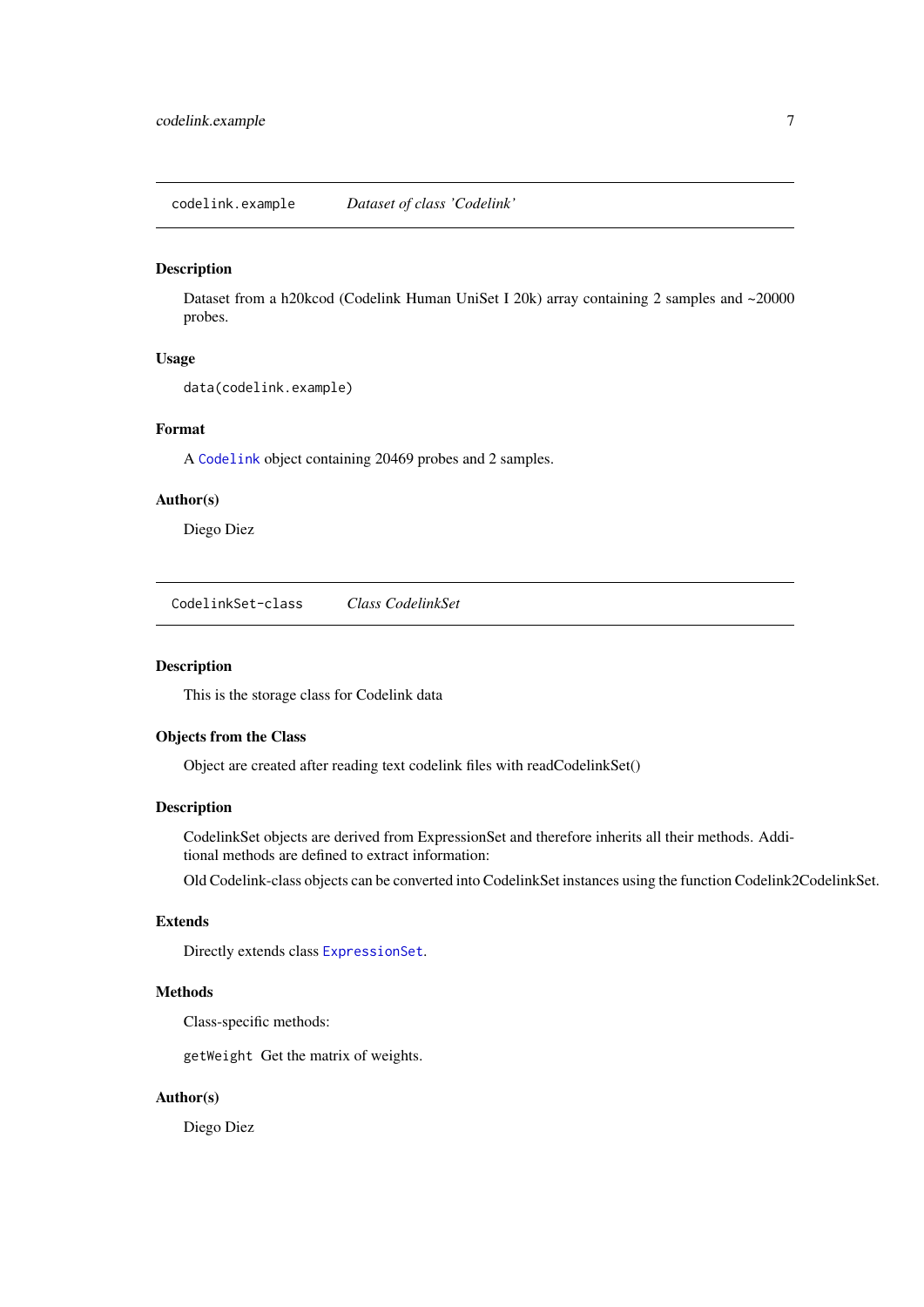# Examples

```
## Not run:
    data(codset)
```
## End(Not run)

CodelinkSetUnique-class

*Class CodelinkSetUnique*

# Description

This is the storage class for Codelink data– with unique probes

# Objects from the Class

Object are created after applying averageProbes() on an object of the class CodelinkSet

# Description

CodelinkSetUnique objects are derived from ExpressionSet and therefore inherits all the methods.

#### Note

More details are in the package vignette

# Author(s)

Diego Diez

#### Examples

```
## Not run:
    data(codelink.exprs)
    foo <- averageProbes(codelink.exprs)
```
## End(Not run)

codPlot *Diagnostic plots for CodelinkSet object.*

#### Description

This function performs several types of diagnostic plots using information from CodelinkSet objects.

# Usage

```
codPlot(object, array, what = "ma", ...)
```
<span id="page-7-0"></span>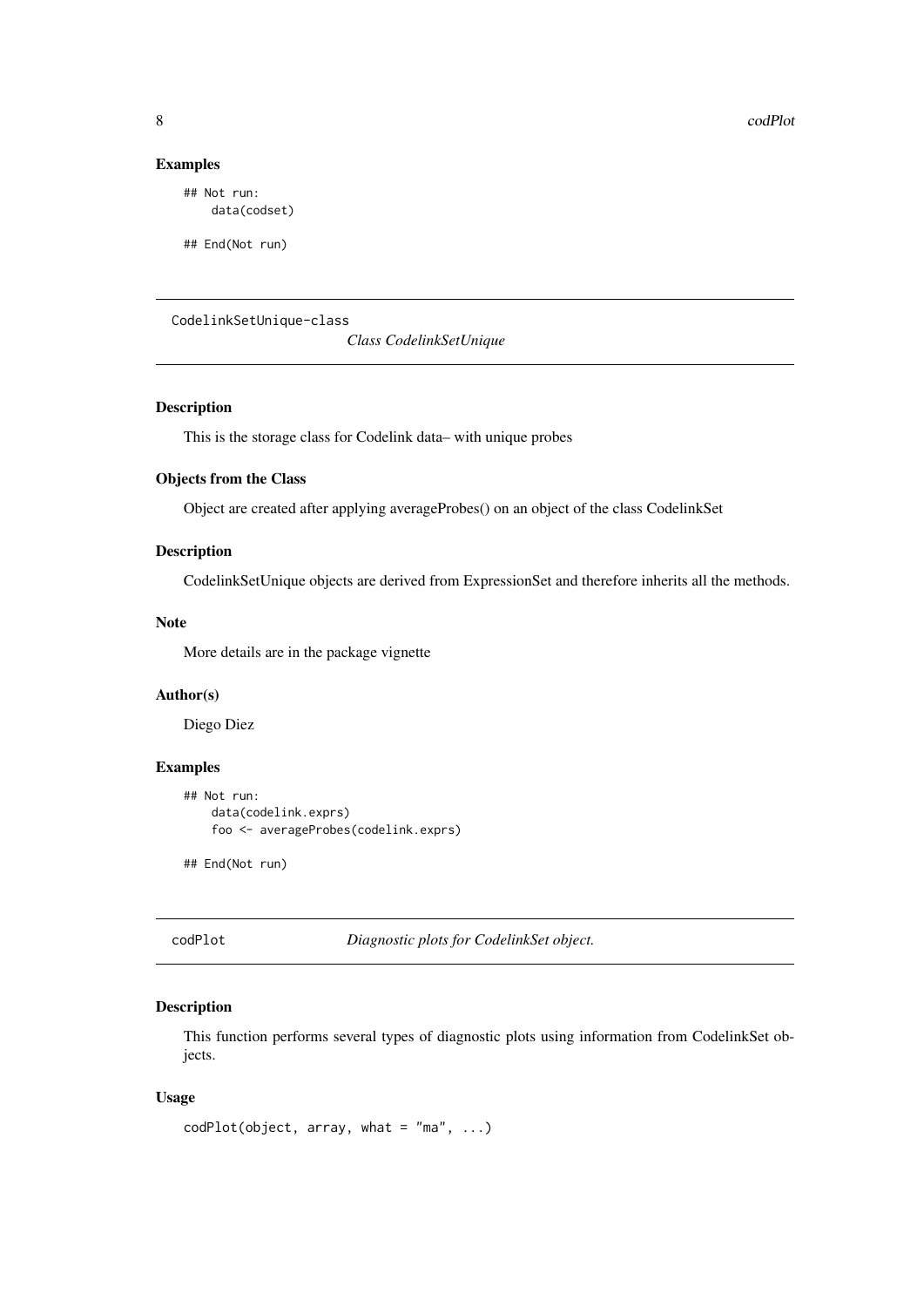#### <span id="page-8-0"></span>codset 99

#### Arguments

| object  | a CodelinkSet object.                                     |
|---------|-----------------------------------------------------------|
| array   | The array to use for plotting (by default array=1).       |
| what    | the type of plot (by default ma).                         |
| $\cdot$ | additional arguments passed to the appropriate functions. |

# Details

Plot types:

- scatter Scatter plot of the selected array intensities vs. the median array, or a second array if specified.
- ma MA plot of the selected array intensities vs. the median array, or a second array if specified. In the x-axis the value of A (mean abundance;  $A = Array1 + Array2$ ) is plotted. In the y-axis the value of M (difference;  $M = Array1 - Array2$ ) is plotted.
- density The distribution of intensities for each array in the dataset is plotted as a kernel density.
- image If the logical position of the probes in the array are available, this plot produces a pseudoimage of the array. The values of the "intensity", "bg" or "snr" can be selected with the 'signal' parameter (default signal="bg"). Color range can be controled with 'high' and 'low' parameters.

# Author(s)

Diego Diez

codset *Dataset of class 'CodelinkSet'*

#### Description

Dataset from a h20kcod (Codelink Human UniSet I 20k) array containing 4 samples and ~20000 probes.

### Usage

```
data(codelink.example)
```
#### Format

A [Codelink](#page-5-1) object containing 20469 probes and 4 samples.

# Author(s)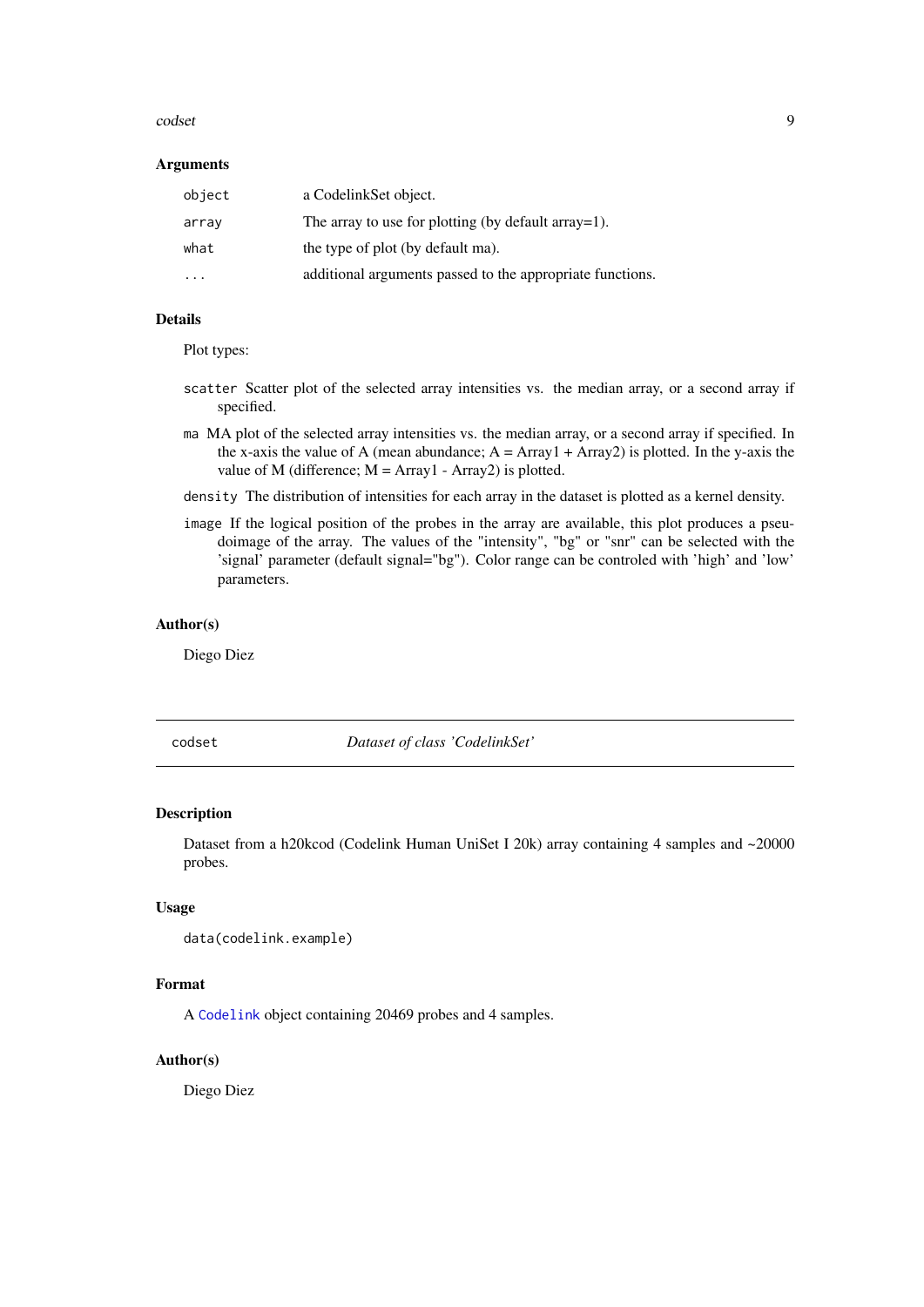<span id="page-9-0"></span>

#### Description

Create a weight matrix based on probe type and flags.

# Usage

```
createWeights(object, type.weights = NULL, flag.weights = NULL)
```
# Arguments

| object       | an object of class "Codelink" or "CodelinkSet". |
|--------------|-------------------------------------------------|
| type.weights | named character vector of type weights used.    |
| flag.weights | named character vector of flag weights used.    |

#### Author(s)

Diego Diez

# Examples

data(codset) w <- createWeights(codset)

cutCV *Calculate cutoff based in CV.*

# Description

Takes a Codelink object and calculate cutoff based in CV.

# Usage

```
cutCV(object, subset=c(1:dim(object)[2]))
```
# Arguments

| object | an object of class "Codelink".            |
|--------|-------------------------------------------|
| subset | subset of arrays to calculate cutoff with |

# Details

First it computes the median of CV for each gene over all arrays. Then it computes the mean and sd of all medians. Finally:

cutoff = mean +  $3 * sd$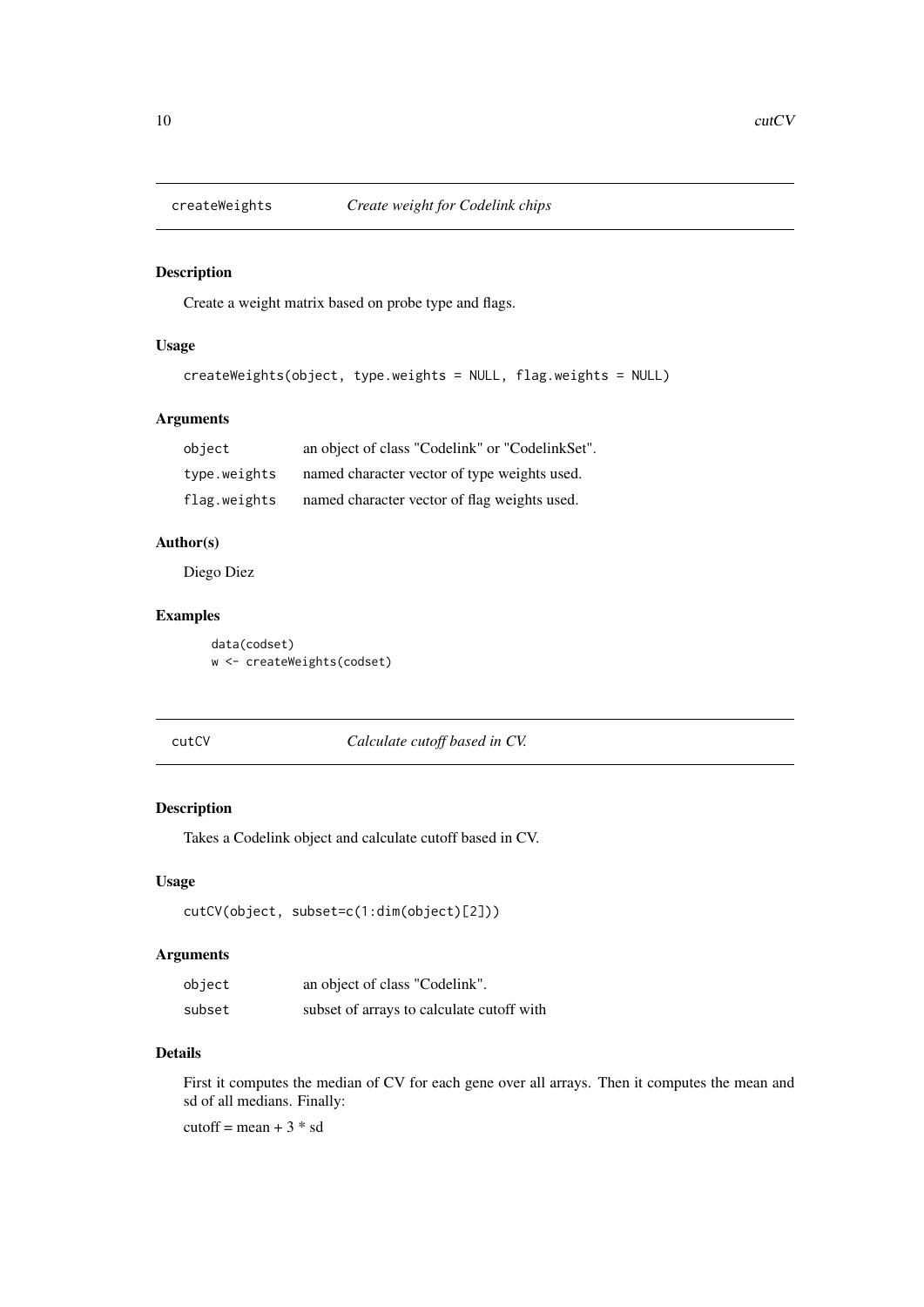#### <span id="page-10-0"></span>decDetect 11

#### Author(s)

Diego Diez

#### Examples

```
## Not run:
    # data: Normalized Codelink object merged.
   cutoff <- cutCV(data)
```
## End(Not run)

decDetect *Determine decimal type of Codelink files*

# Description

Determine decimal type of Codelink files.

# Usage

```
decDetect(file, nlines)
```
# Arguments

| file   | the file to be read.     |
|--------|--------------------------|
| nlines | number of lines to skip. |

#### Value

Decimal type.

# Author(s)

Diego Diez

dim.Codelink *Return the dimension of a Codelink object.*

# Description

Takes a Codelink object and returns the dimension (genes x samples).

# Usage

```
## S3 method for class 'Codelink'
dim(x)
```
# Arguments

x an object of class "Codelink".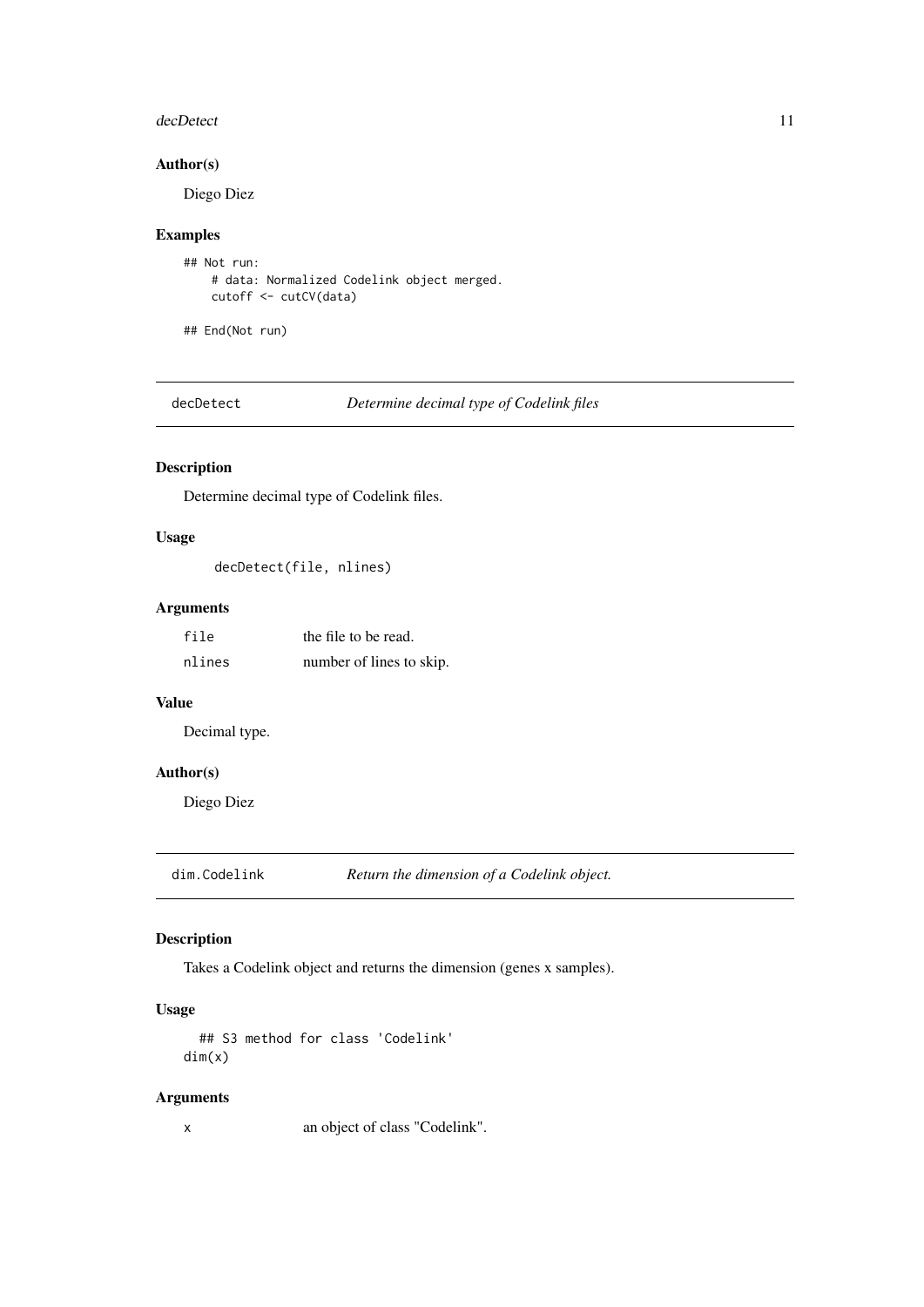# <span id="page-11-0"></span>Value

A numeric vector with the dimensions.

#### Author(s)

Diego Diez

#### Examples

```
## Not run:
data(codelink.example)
dim(codelink.example)
```
## End(Not run)

fc2Cond *Select probes based on fold change calculation*

#### Description

Takes a Codelink object and calculate fold changes (M) between two conditions (samples). Then select genes based on those who pass the passed cutoff.

# Usage

```
fc2Cond(object, cond1=NULL, cond2=NULL, fc=1.0, verbose=FALSE)
```
# Arguments

| object  | an object of class "Codelink".                          |
|---------|---------------------------------------------------------|
| cond1   | numeric or character; First condition to compute M.     |
| cond2   | numeric or character; Second condition to compute M.    |
| fc      | value of the fold change cutoff                         |
| verbose | logical; if some information is printed on the console. |

# Details

Conditions can be passed as characters or as numeric index from the sample slot. The intensities are internally transformed to log2 if needed. The M value is computed as:

 $M = cond1 - cond2$ 

#### Value

A logical vector indicating which genes pass the cutoff

# Author(s)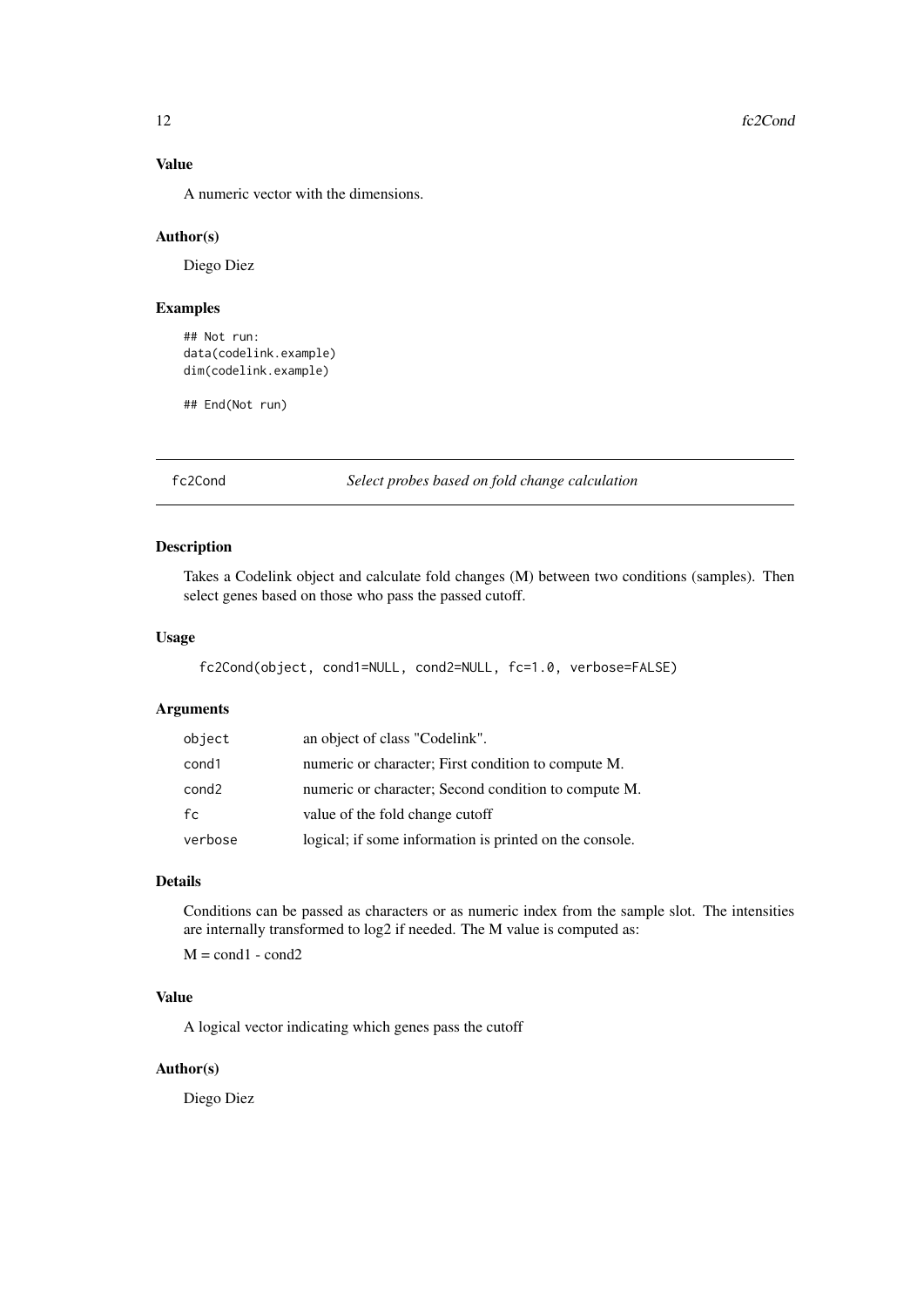<span id="page-12-0"></span>

# Description

Plot and image of a Codelink array if the layout information is found.

# Usage

```
imageCodelink(object, array = 1, what = "bg",
   low="black", high="white", mar=c(1,1,1,1),
   gr=1, gc=1, log.it=FALSE, ...)
```
# Arguments

| object | an object of class "Codelink".                          |
|--------|---------------------------------------------------------|
| array  | array to be used.                                       |
| what   | with data plot: bg, smean, ri, ni.                      |
| low    | color used for low intensities.                         |
| high   | color used for high intensities-                        |
| mar    | character vector specifiving margings.                  |
| gc     | numerical; number of grid columns.                      |
| gr     | numerical; number of grid rows.                         |
| log.it | logical; if TRUE data is log2 transformed (if not yet). |
|        | additional arguments passed to image.                   |

# Author(s)

Diego Diez

# Examples

```
## Not run:
   data(codelink.example)
    imageCodelink(codelink.example)
```
## End(Not run)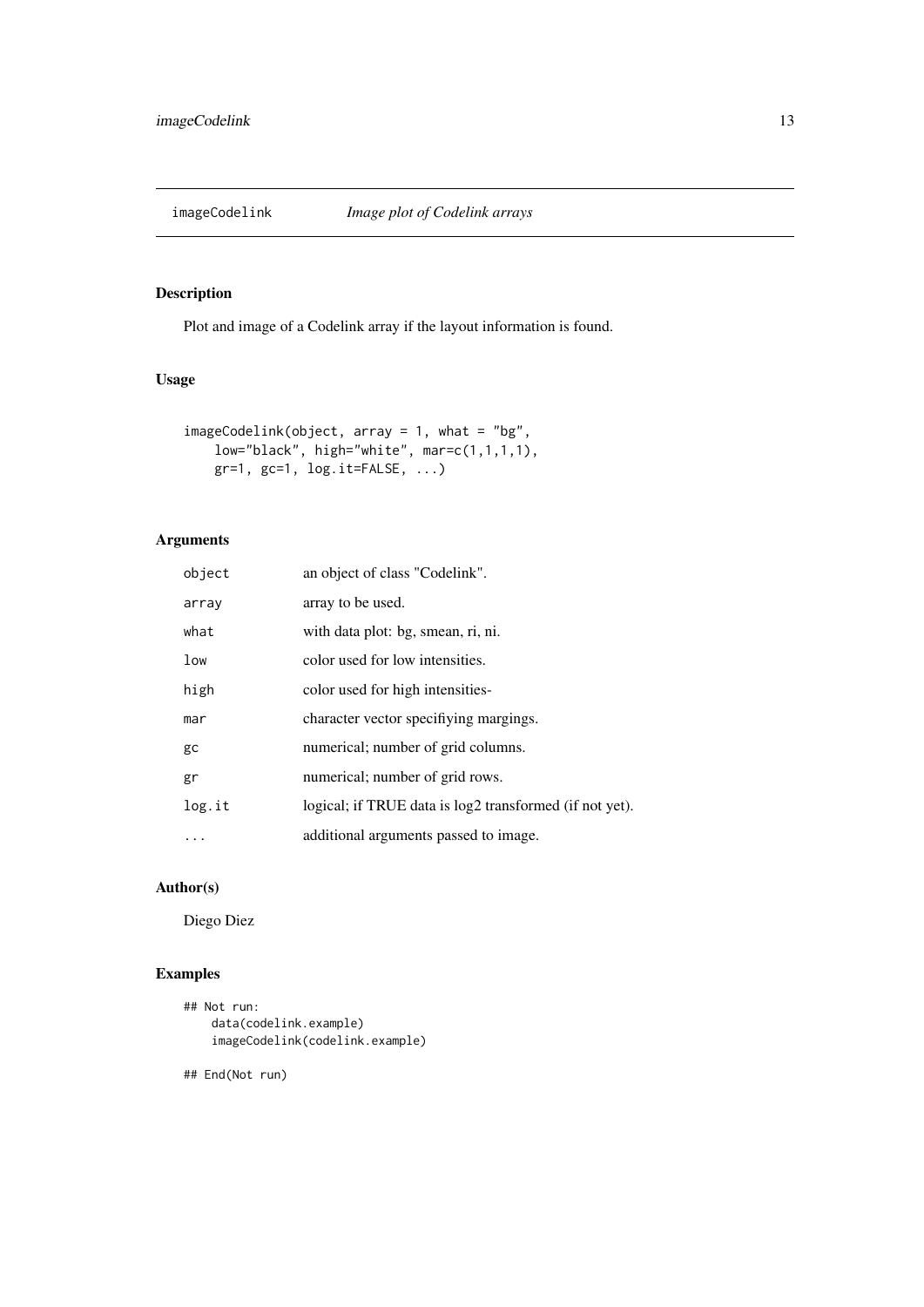<span id="page-13-0"></span>

#### Description

Takes a Codelink object and apply logCodelink to intensity values.

# Usage

```
logCodelink(object)
```
# Arguments

object an object of class "Codelink" or a list of genes.

# Value

A Codelink object with logCodelink intensities.

#### Author(s)

Diego Diez

# See Also

[log2](#page-0-0)

#### Examples

```
## Not run:
    data(codelink.example)
    codelink.example <- logCodelink(codelink.example)
## End(Not run)
```
mergeArray *Merge Codelink Bioarrays Data*

#### Description

Merge data in a Codelink Object corresponding to same samples. Need a vector indicating the classes and an optional vector indicating the labels of the mer- ged samples.

# Usage

mergeArray(object, class, names=NULL, method="mean", log.it=FALSE, merge.snr=TRUE)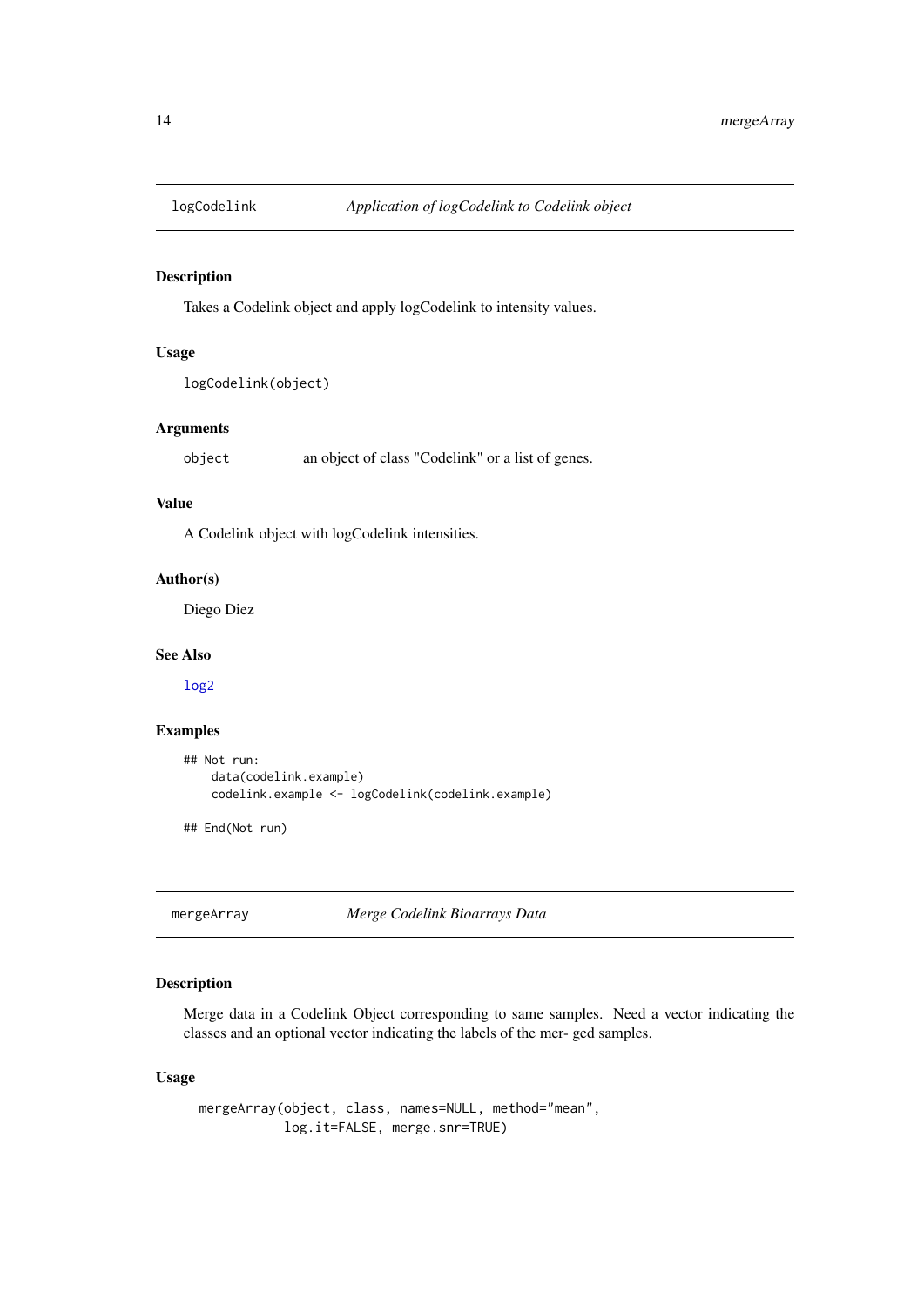#### <span id="page-14-0"></span>na2false 15

#### Arguments

| object    | an object of class "Codelink".                                   |
|-----------|------------------------------------------------------------------|
| class     | a numeric vector indicating the classes.                         |
| names     | an optional character vector indicating labels for each class.   |
| method    | the method used to summarize. Currently only "mean" supported.   |
| log.it    | logical; a logical indicating if log2 values should be returned. |
| merge.snr | logical; a logical indicating if SNR values should be merged.    |

# Value

An object of class "Codelink".

# Author(s)

Diego Diez

# Examples

```
## Not run:
data(codelink.example)
codelink.example <- bkgdCorrect(codelink.example)
codelink.example <- normalize(codelink.example, log.it = FALSE)
codelink.example <- mergeArray(codelink.example, class = c(1,1),
names = "SAMPLE", log.it = TRUE)
```
## End(Not run)

na2false *Set NAs to FALSE*

#### Description

Takes a logical vector as input and set all NAs to FALSE. This may happens when comparison is done on NA values.

# Usage

na2false(x)

# Arguments

x a logical vector.

#### Value

A logical vector without NAs.

# Author(s)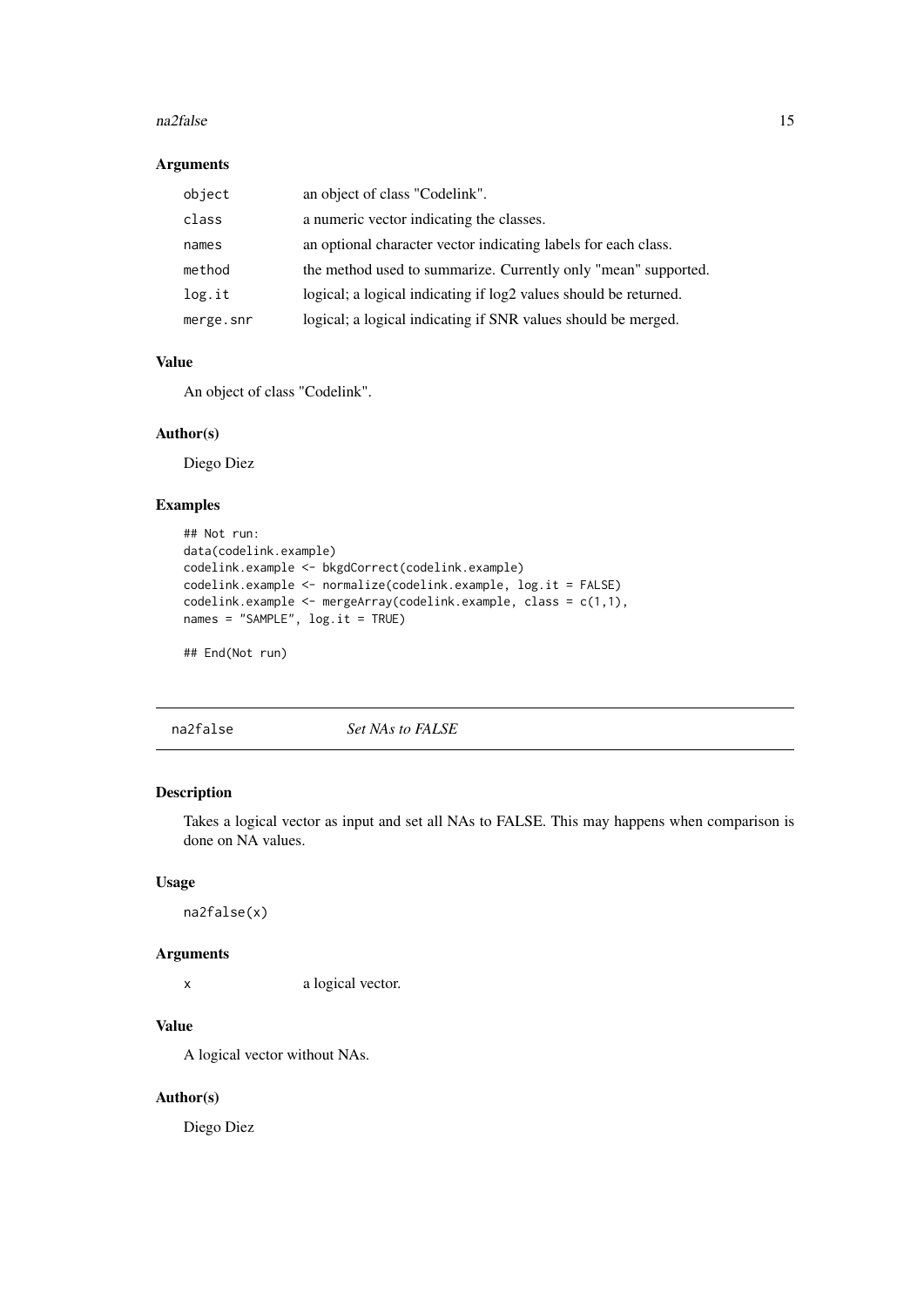16 normalize the contract of the contract of the contract of the contract of the contract of the contract of the contract of the contract of the contract of the contract of the contract of the contract of the contract of t

#### Examples

```
## Not run:
    a \leftarrow c(1, 2, 3, NA, 5)b \leq c(5, 4, NA, 2, 1)sel <-a > b
    sel <- na2false(sel)
## End(Not run)
```
normalize *Normalization wrapper for Codelink/CodelinkSet objects.*

#### Description

Takes a CodelinkSet or Codelink object and applies normalization to intensity values.

#### Usage

```
## S4 method for signature 'Codelink'
normalize(object, method="quantiles", log.it=TRUE, preserve=FALSE, weights=NULL, loess.method="fa
## S4 method for signature 'CodelinkSet'
normalize(object, method="quantile", log.it=TRUE, weights=NULL, loess.method="fast")
## S4 method for signature 'CodelinkSet'
codNormalize(object, method="quantile", log.it=TRUE, weights=NULL, loess.method="fast")
```
# Arguments

| object       | an object of class CodelinkSet or Codelink.              |
|--------------|----------------------------------------------------------|
| $\ddotsc$    | further arguments passed to the normalization functions. |
| method       | method to use in normalization.                          |
| log.it       | logical; if data should be log2.                         |
| preserve     | logical; if Ri slot should be preserved.                 |
| weights      | weights for method CyclicLoess.                          |
| loess.method | loess method to be used, default to 'fast'.              |

#### Details

Currently supported methods include "median", "quantile" and "loess". Normalization functions are borrowed from the limma package.

If a matrix of weights is passed for CyclicLoess normalization, a vector is constructed taking the lowest weight for each probe.

# Value

A CodelinkSet or Codelink object with normalized intensity values.

<span id="page-15-0"></span>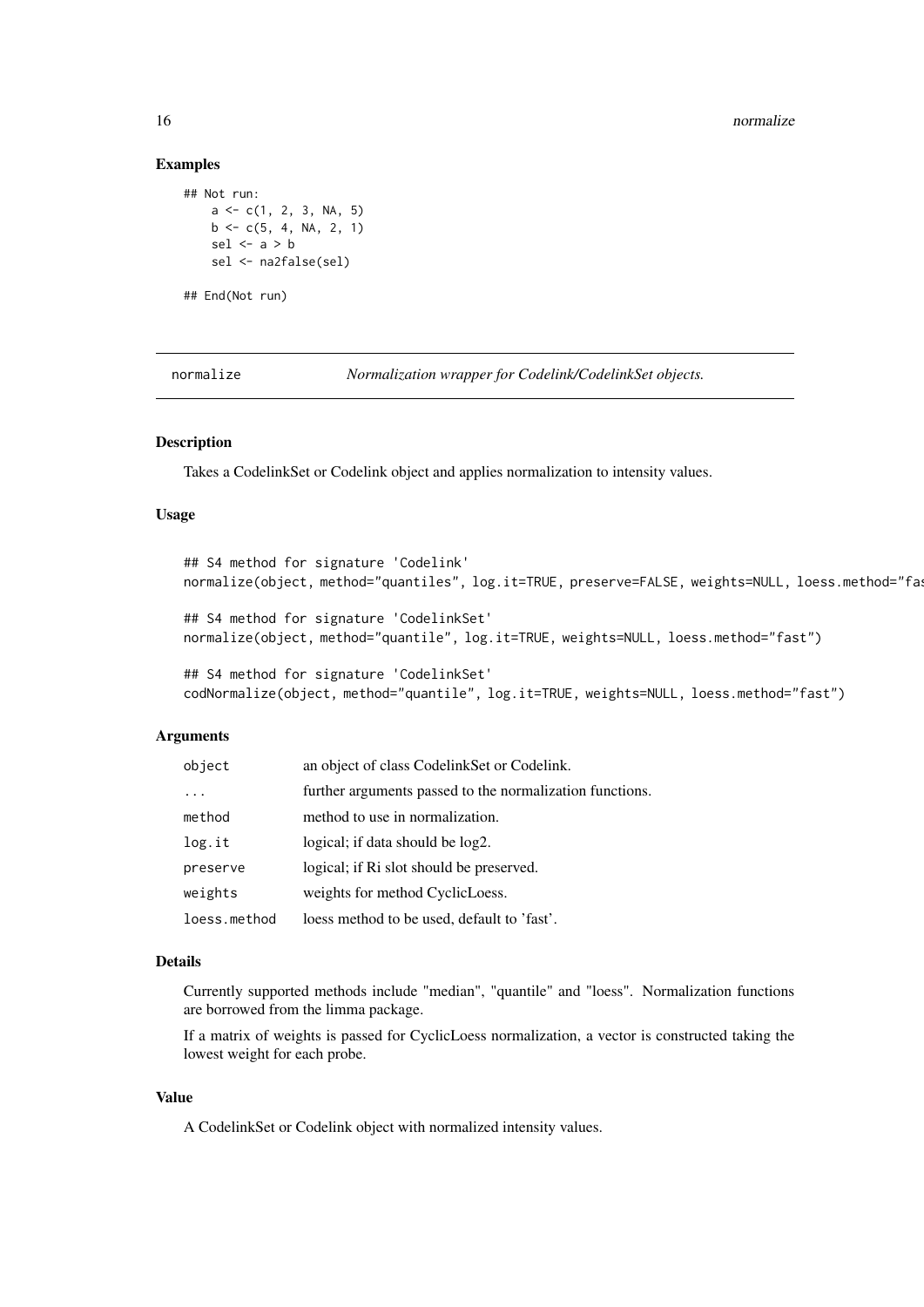#### <span id="page-16-0"></span>plotCorrelation 17

#### Author(s)

Diego Diez

# Examples

```
data(codset)
# Background correction.
codset <- codCorrect(codset, method = "half")
# Normalization.
codset <- normalize(codset, method = "quantile")
```
plotCorrelation *Plot correlation scatterplot between two arrays*

# Description

Takes a Codelink object as argument and plot Correlation scatterplot of two arrays.

# Usage

plotCorrelation(object, x=1, y=2, cutoff=FALSE, label="type", title=NULL, xlim=NULL, ylim=NULL)

# Arguments

| object | an object of class "Codelink".   |
|--------|----------------------------------|
| x      | array to be used in x axis.      |
| у      | array to be used in y axis.      |
| cutoff | cutoff used to show fold change. |
| label  | labels to shown.                 |
| title  | The title of the plot.           |
| xlim   | range for the X axis.            |
| vlim   | range for the Y axis.            |

# Author(s)

Diego Diez

#### See Also

[plot](#page-0-0)

# Examples

```
## Not run:
    data(codelink.example)
    plotCorrelation(codelink.example)
```
## End(Not run)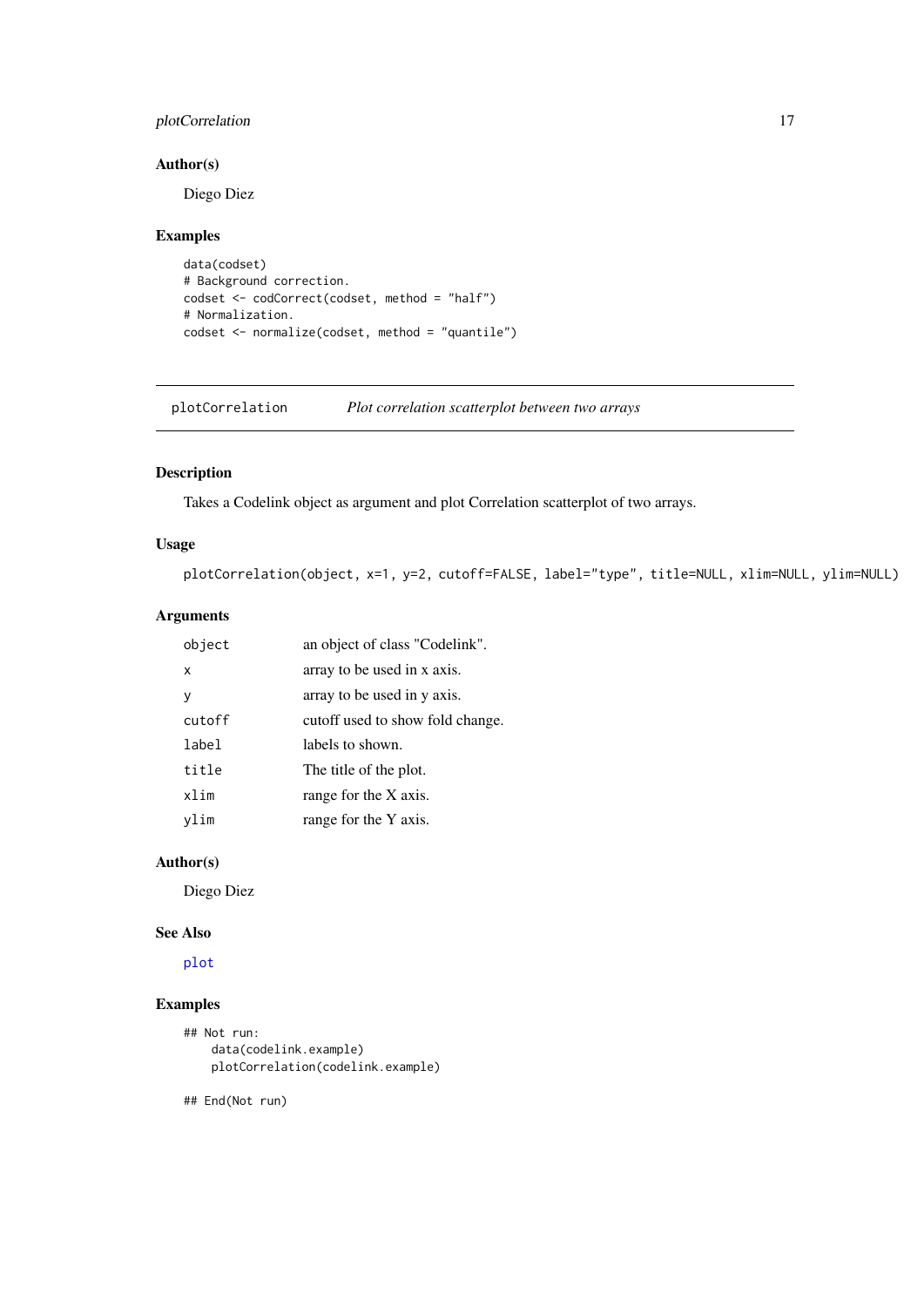<span id="page-17-0"></span>plotCV *Plot of CV*

# Description

Takes a Codelink object and plot de distribution of CV after applying mergeCodelink.

# Usage

```
plotCV(object, subset=c(1:dim(object)[2]), cutoff=NULL, title=NULL, legend.cex=1)
```
# Arguments

| object     | an object of class "Codelink".                     |
|------------|----------------------------------------------------|
| subset     | subset of arrays to plot                           |
| cutoff     | cutoff of CV to be shown.                          |
| title      | title of the plot.                                 |
| legend.cex | factor to apply to the fonts in the legend to fit. |

# Author(s)

Diego Diez

plotDensities *Plot Densities*

#### Description

Takes a Codelink object and plot the distributions of intensities.

# Usage

```
plotDensities(object, what = NULL, title = NULL, col = NULL,
legend.title = NULL, legend.cex=1, ...)
```
# Arguments

| object       | an object of class "Codelink"                                                  |
|--------------|--------------------------------------------------------------------------------|
| what         | what data to plot, one of "bg", "smean", "snr", "ri" or "ni"                   |
| title        | title of the plot                                                              |
| col          | vector of colors                                                               |
| legend.title | if provided, a title for the legend                                            |
| legend.cex   | font factor use in legend                                                      |
| $\ddots$ .   | further arguments to be passed to plot() and line() functions (e.g. lwd, etc.) |
|              |                                                                                |

# Author(s)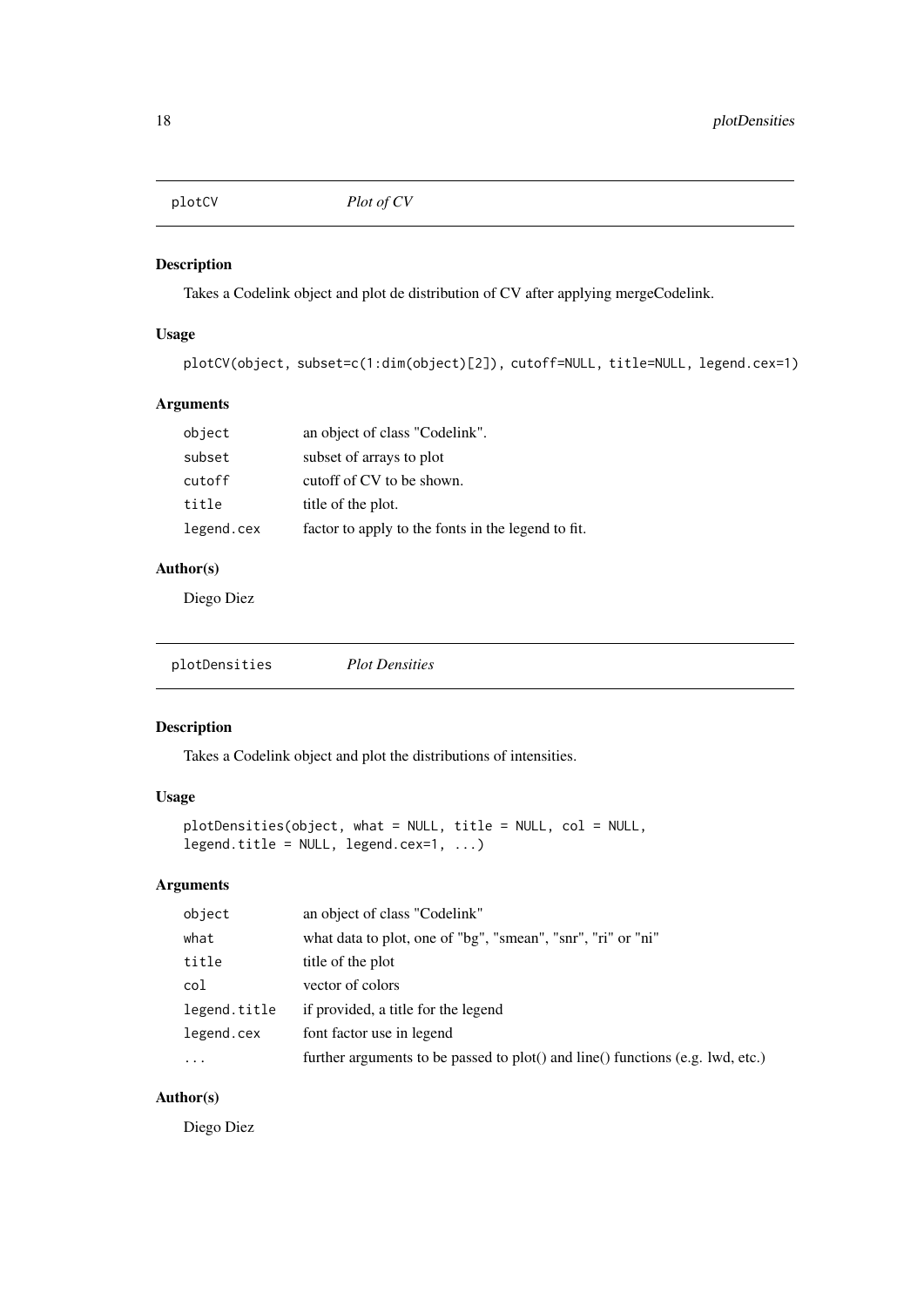#### <span id="page-18-0"></span>plotMA and the set of the set of the set of the set of the set of the set of the set of the set of the set of the set of the set of the set of the set of the set of the set of the set of the set of the set of the set of th

# Examples

```
## Not run:
   data(codelink.example)
   plotDensities(codelink.example)
```
## End(Not run)

plotMA *MA plot*

# Description

Takes a Codelink object and plot M vs A.

# Usage

```
plotMA(object, array1 = 1, array2 = NULL, cutoff = c(-1, 1), label = NULL,type = NULL, high.list = NULL, high.col = "blue", high.pch = 21,
high.bg = "cyan",snr = NULL, snr.cutoff = 1, legend.x = NULL, pch = ".",
subset = NULL, title = NULL, xlim = NULL, ylim = NULL)
```
# Arguments

| object     | an object of class "Codelink" or "MAarrayLM".                         |
|------------|-----------------------------------------------------------------------|
| array1     | first array to be used.                                               |
| array2     | second array to be used.                                              |
| cutoff     | cutoff to be used as fold change markeer.                             |
| label      | type of labeling used in legend.                                      |
| type       | spot type information.                                                |
| high.list  | list of genes highlighted.                                            |
| high.col   | color used for high genes.                                            |
| high.pch   | pch used for high genes.                                              |
| high.bg    | background color used for high genes.                                 |
| snr        | vector with SNR values, usually, taking rowMeans() from a SNR matrix. |
| snr.cutoff | SNR cutoff used for label spots.                                      |
| legend.x   | relative position of the legend.                                      |
| pch        | pch style used to main spots.                                         |
| subset     | subset of spots used to plot based on 'type' slot.                    |
| title      | title of the plot.                                                    |
| xlim       | range for the X axis.                                                 |
| ylim       | range for the Y axis.                                                 |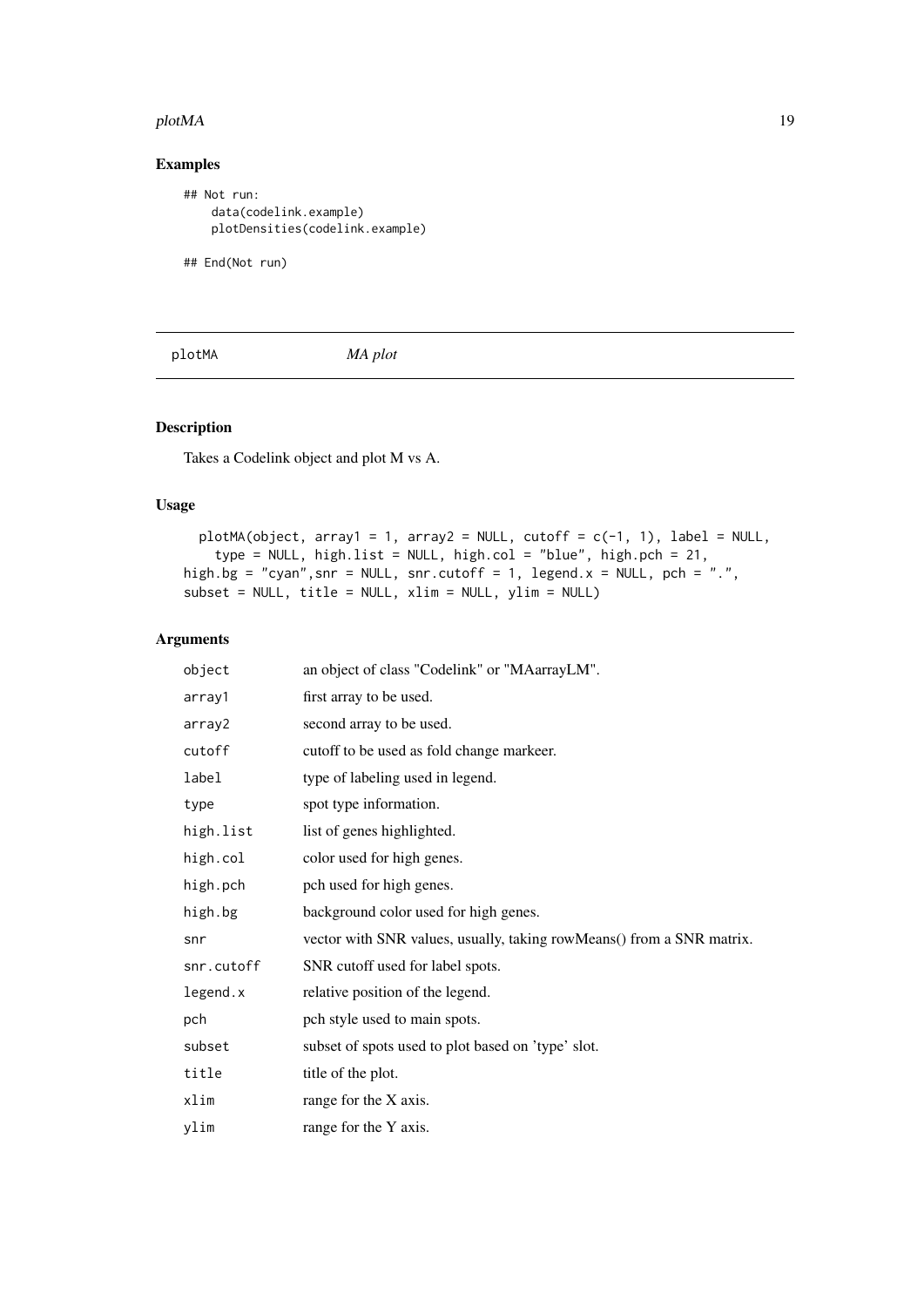#### Details

This function has suffered recent re-working, to increase the usability and to clean a little bit the code.

If array2 is NULL a median array is computed using all available arrays. Then the values of M and A are computed using the following formula:

 $M = \text{array2 - array}$ 

 $A = (array2 + array1)/2$ 

If type information is available in the Codelink object, or provided throught the 'type' argument, spots are colored based on that. DISCOVERY spots are plotted black with pch = "." whereas the other classes are plotted with different background colors, using gray as border to increase contrasts. For that pch = 21 is used. If snr is specified as label option, the SNR is used to label spots, if available in the Codelink object. In this case, the mean SNR across all arrays is used when  $array2 = NULL$ .

Some parameters may not be working right now, as the new function is using a different method to labels spots.

The legend is 'automagically' located, but this can be overrided with the legend.x argument.

In addition, a subset of the spots can be plotted based on type information when available. This allows, for example, to plot only DISCOVERY spots.

# Author(s)

Diego Diez

# Examples

```
## Not run:
   data(codelink.example)
   plotMA(codelink.example)
```

```
## End(Not run)
```
printHead *Print briefly a Codelink object*

#### Description

Takes a Codelink object and print a summary information of the data estored. It is based on print-Head() from package limma.

# Usage

printHead(x)

# Arguments

x an object of class "Codelink".

#### Author(s)

<span id="page-19-0"></span>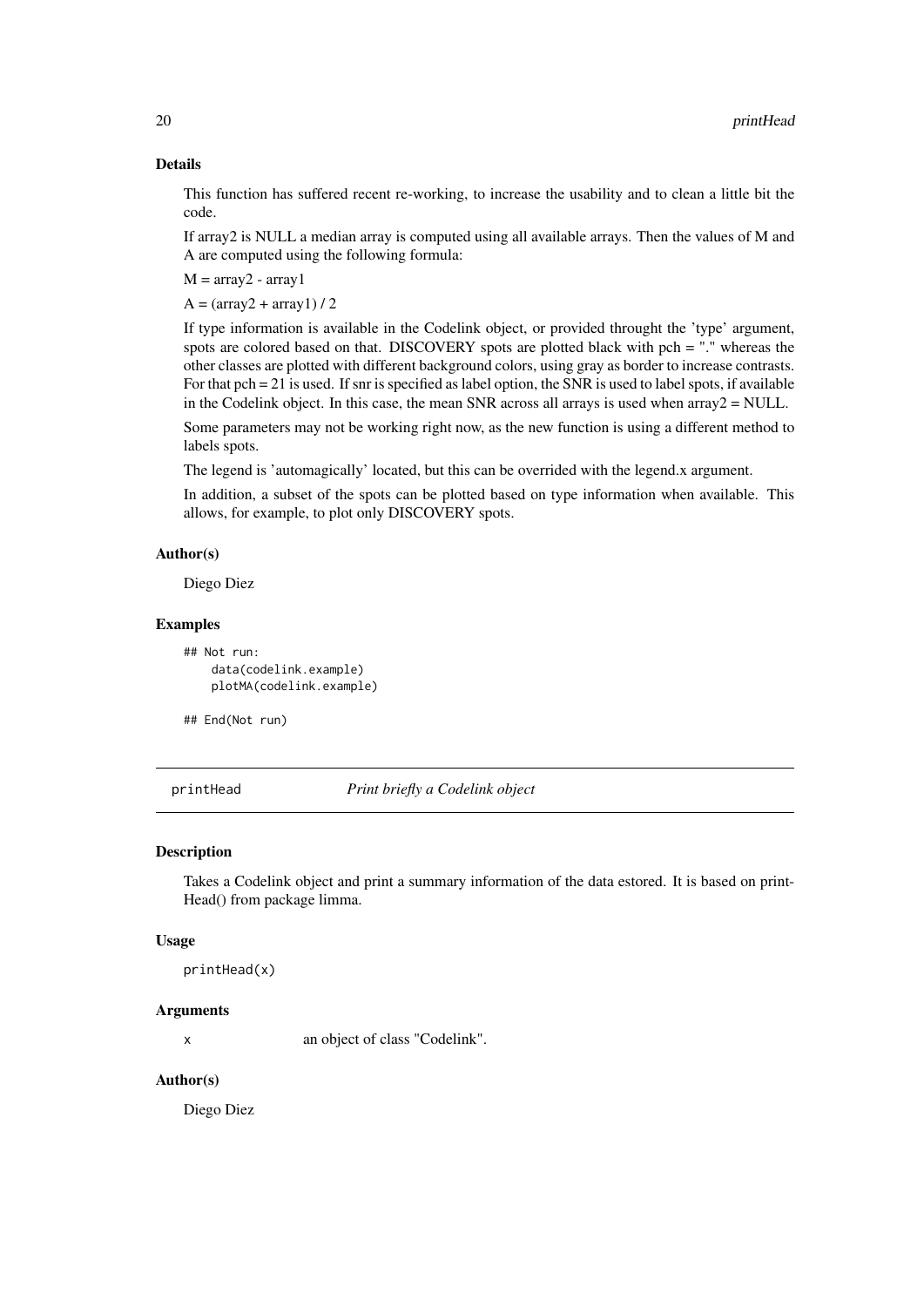<span id="page-20-0"></span>

# Description

Read data exported as text by Codelink Software. It reads values (normalized by Codelink Software or not) flags and information about probes.

# Usage

```
readCodelink(files = list.files(pattern = "TXT"), sample.name =
                 NULL, flag, flag.weights, type.weights, dec = NULL,
                 type = "Spot", preserve = FALSE, verbose = 2,
                 file.type = "Codelink", check = TRUE, fix = FALSE, old
                 = FALSE)
readCodelinkSet(filename, path, phenoData = NULL, ...)
```
# Arguments

| files        | list of files to read.                                                                                        |
|--------------|---------------------------------------------------------------------------------------------------------------|
| sample.name  | vector of same length as files with sample names.                                                             |
| flag         | list with values to assign based on Flag quality values.                                                      |
| flag.weights | weights assigned to each probe flag.                                                                          |
| type.weights | weights assigned to each probe type.                                                                          |
| dec          | character indicating the decimal character used in the files.                                                 |
| type         | character indicating which base value to read from files.                                                     |
| preserve     | logical, if TRUE Bkgd\_stdev slot is not removed (if present).                                                |
| verbose      | numerical, set the level of information. Level 2 set as old behaviour. Level $> 2$<br>output some debug info. |
| file.type    | exported file type, currently Codelink or XLS file formats supported.                                         |
| check        | logical, check for probe order consistency.                                                                   |
| fix          | logical, try to fix probe order consistency.                                                                  |
| old          | logical, whether NA is assigned to intensities based on flags.                                                |
| filename     | list of files.                                                                                                |
| path         | path to the files.                                                                                            |
| phenoData    | phenoData object with sample information.                                                                     |
| $\cdots$     | further arguments to be passed.                                                                               |

#### Value

readCodelink returns an object of class "Codelink", whereas readCodelinkSet() returns a CodelinkSet object.

# Author(s)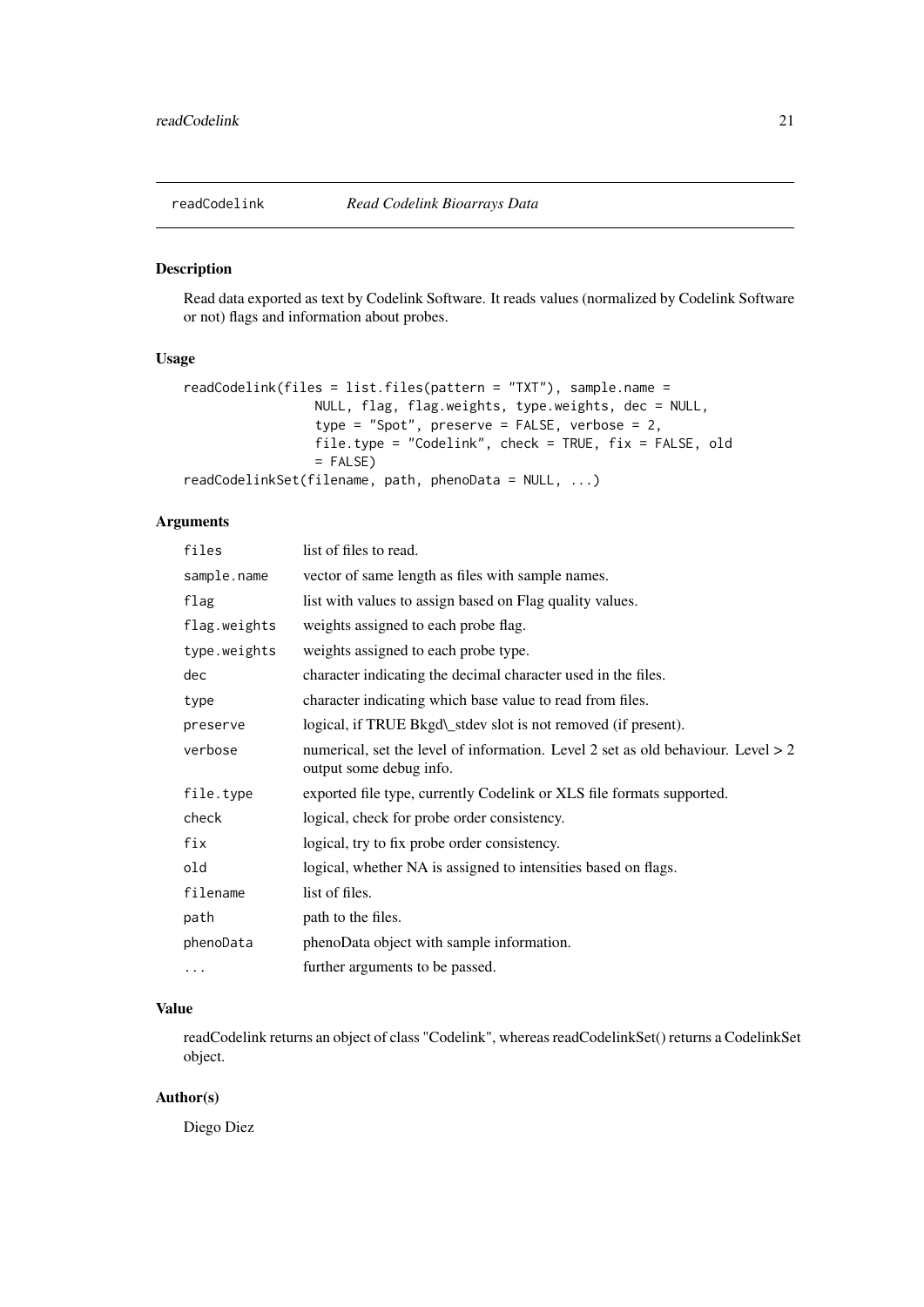# Examples

```
## Not run:
# specify a different one.
    f <- list.files(pattern = "TXT")
    codset <- readCodelinkSet(filename = f)
# read a targets file with phenotypic information
    # including sample names, file names and sample groups.
    pdata = read.AnnotationDataFrame("targets.txt")
    codset = readCodelinkSet(pdata$FileNames, phenoData=pdata)
    data(codset)
## End(Not run)
```
readHeader *Read Header from Codelink Bioarrays Files*

#### Description

Read the header of Codelink files and obtein usefull information.

#### Usage

```
readHeader(file, dec=FALSE)
```
#### Arguments

| file | File to read.                             |
|------|-------------------------------------------|
| dec  | logical; If TRUE determine decimal point. |

# Value

A list with header and other usefull information.

# Author(s)

Diego Diez

# Examples

```
## Not run:
    files <- list.files(pattern = "TXT")
    head <- readHeader(files[1])
## End(Not run)
```
<span id="page-21-0"></span>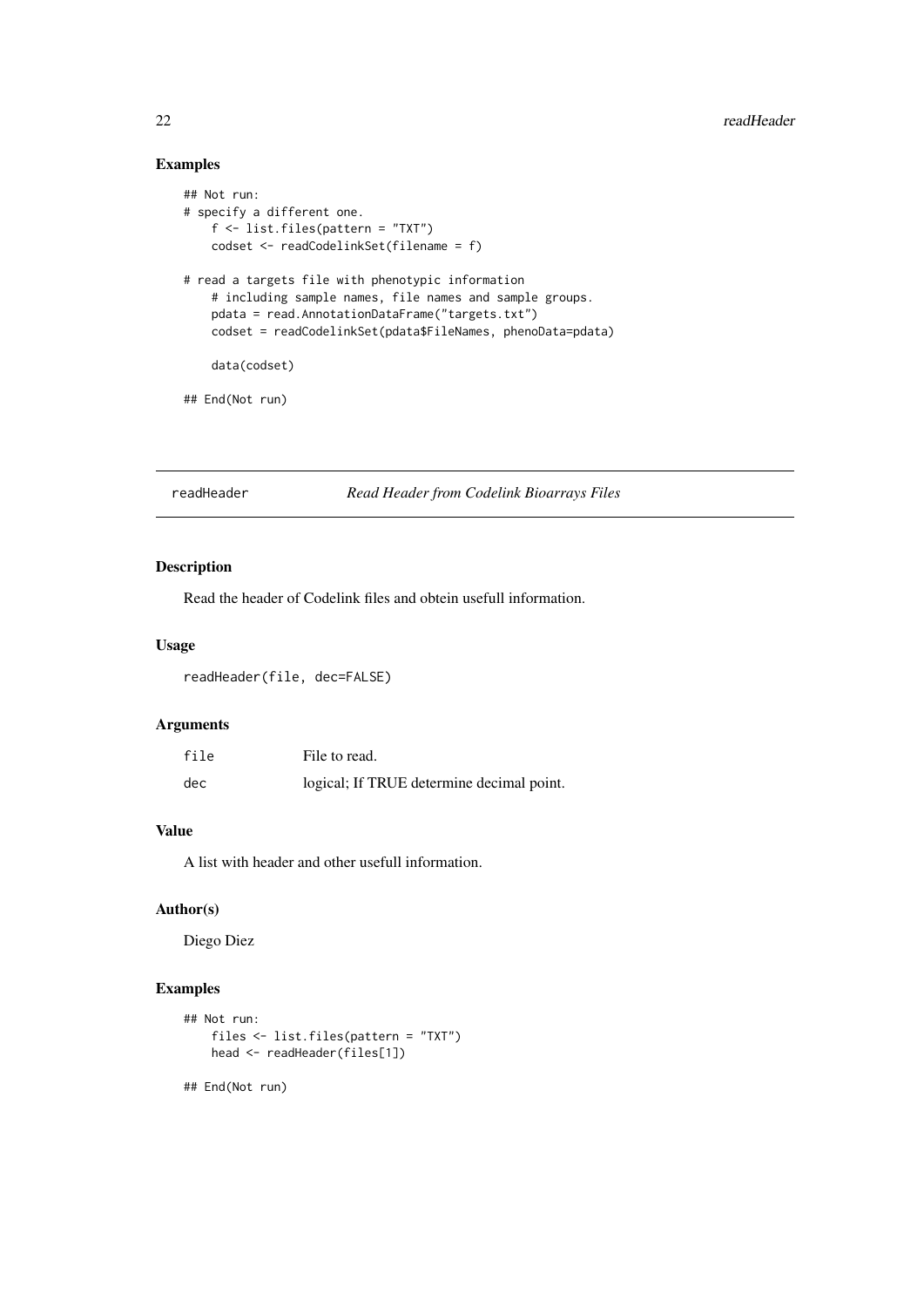<span id="page-22-0"></span>readHeaderXLS *Read Header from XLS exported Codelink Bioarrays Files*

#### Description

Read the header of Codelink files and obtain useful information.

# Usage

```
readHeaderXLS(file, dec=FALSE)
```
#### Arguments

| file | File to read.                             |
|------|-------------------------------------------|
| dec  | logical; If TRUE determine decimal point. |

# Details

This function is not meant to be used by normal users.

#### Value

A list with header and other usefull information.

#### Author(s)

Diego Diez

# Examples

```
## Not run:
    files <- list.files(pattern = "TXT")
    head <- readHeaderHeader(files[1])
```
## End(Not run)

reportCodelink *Write a report of genes selected in HTML*

### Description

Takes a list of genes as argument and writes an HTML page containing informa- tion about these genes: Unigene, Genbank, Entrez Gene, etc.

# Usage

```
reportCodelink(object, chip, filename = NULL, title = "Main title",
                 probe.type = FALSE, other = NULL, other.ord = NULL)
```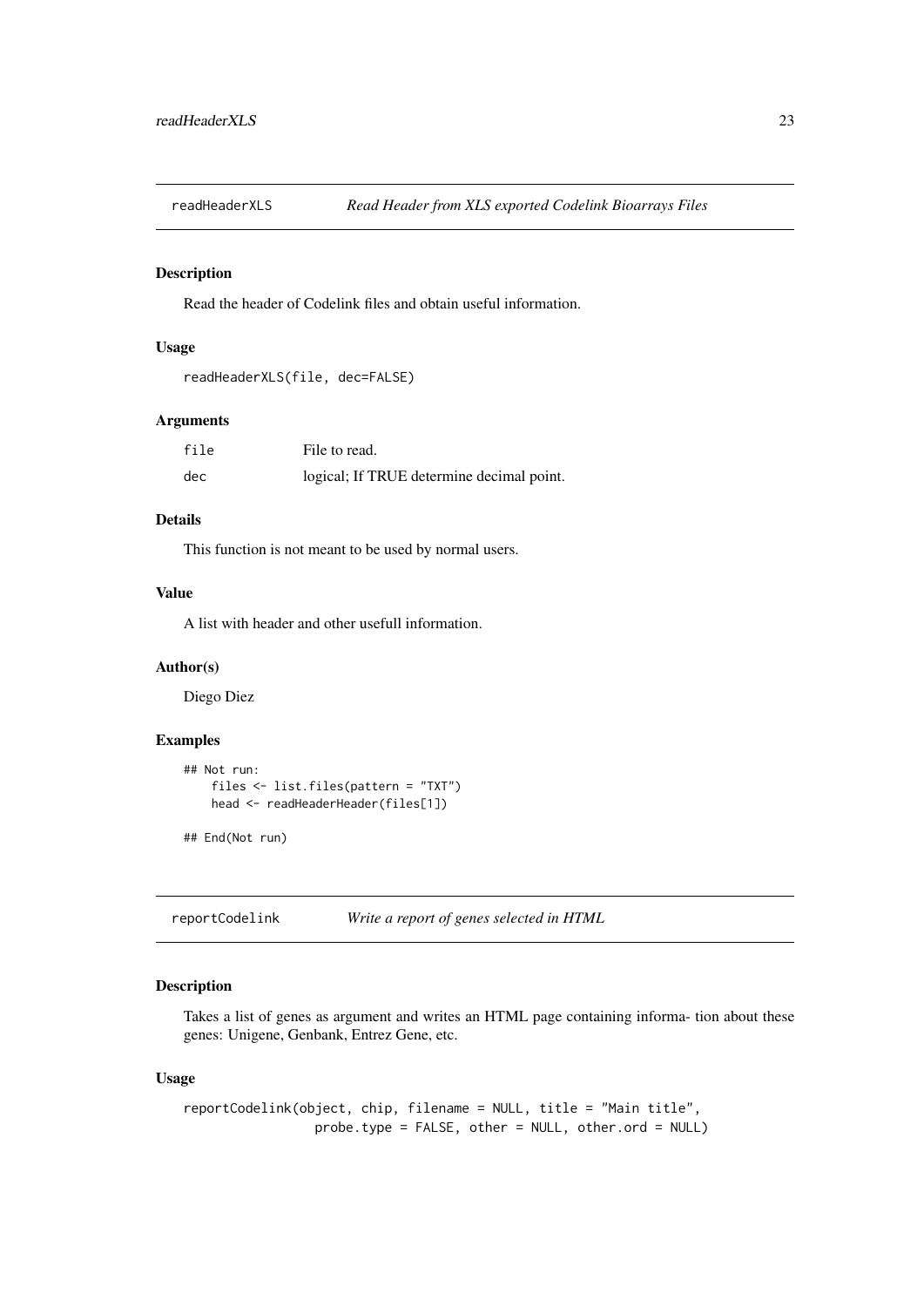# <span id="page-23-0"></span>Arguments

| object     | an object of class "Codelink" or a list of genes.                 |
|------------|-------------------------------------------------------------------|
| chip       | the chip description package.                                     |
| filename   | file name used in the report.                                     |
| title      | title used in the report.                                         |
| probe.type | logical; if TRUE Probe type information is writen.                |
| other      | list of vectors containing aditional values to add to the report. |
| other.ord  | slot name in other to order genes by.                             |

# Value

Nothing, only the HTML file generated.

# Author(s)

Diego Diez

# See Also

[htmlpage](#page-0-0)

# selCV *Select based on CV cutoff.*

# Description

Takes a Codelink object and select genes based on CV cutoff.

# Usage

```
selCV(object, cutoff)
```
# Arguments

| object | an object of class "Codelink".           |
|--------|------------------------------------------|
| cutoff | cutoff normaly calculated with $cutCV()$ |

# Value

A logical vector.

# Author(s)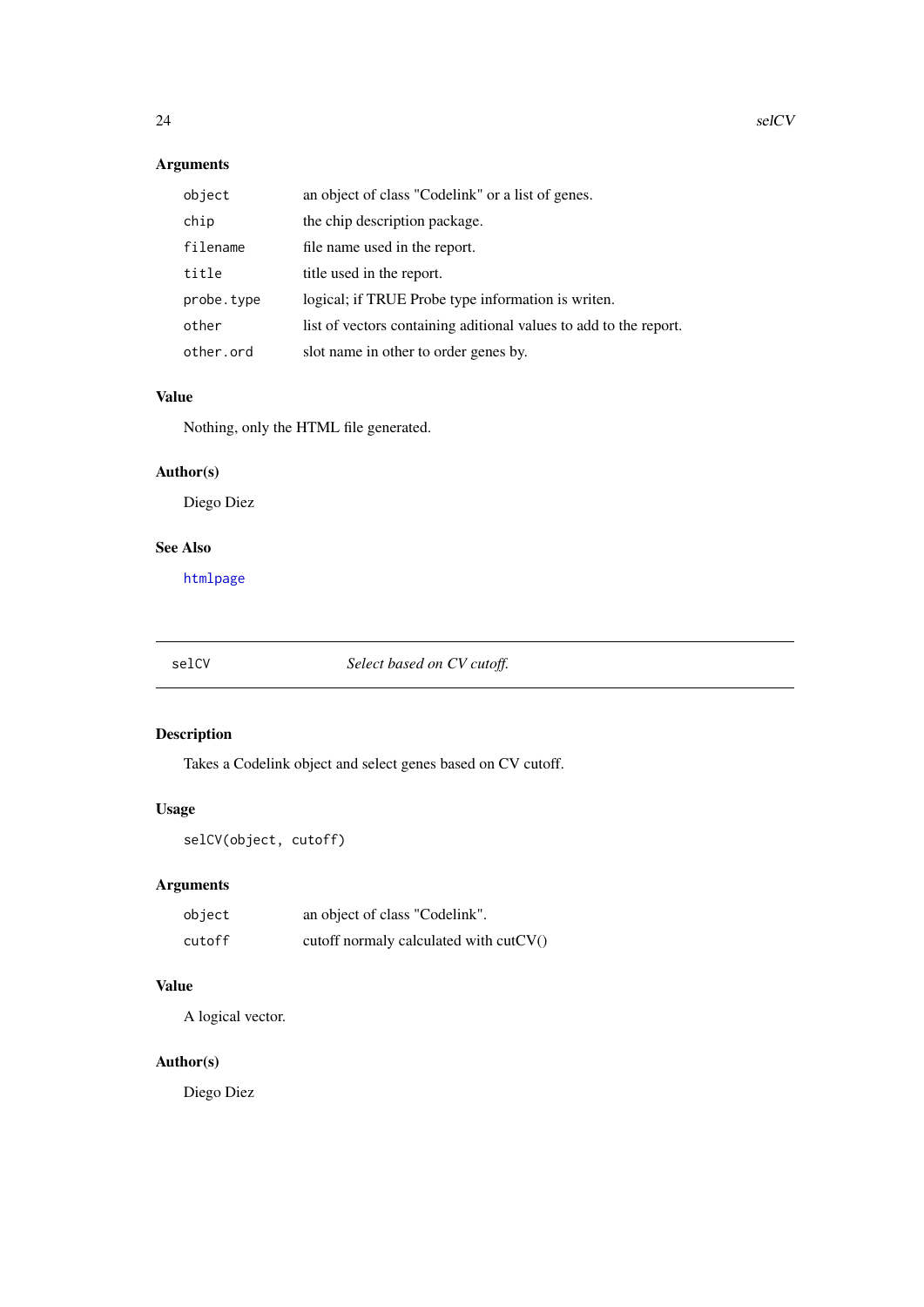<span id="page-24-0"></span>

# Description

Compute SNR inside read.Codelink.

#### Usage

SNR(Smean, Bmedian, Bstdev)

# Arguments

| Smean   | matrix of Smean intensities.             |
|---------|------------------------------------------|
| Bmedian | matrix of background median intensities. |
| Bstdev  | matrix of background standard deviation. |

#### Author(s)

Diego Diez

| writeCodelink | Write a Codelink object to file. |
|---------------|----------------------------------|
|---------------|----------------------------------|

# Description

Export of the data from a codelink object to a text file.

# Usage

```
writeCodelink(object, file, dec = ".", sep = "\t", flag = FALSE, chip)
```
# Arguments

| object | an object of class "Codelink".         |
|--------|----------------------------------------|
| file   | filename to write object to.           |
| dec    | decimal character to use.              |
| sep    | delimiter character to use.            |
| flag   | should the Codelink flags be written.  |
| chip   | chip package to use, normally guessed. |

# Details

By default, intensities and SNR are wrote to the file. If set, the flag are also output. The header have "INTENSITY\\_", "SNR\\_" and "FLAG\\_" respectibely appendend to the sample name for those values. The default delimiter is the tab character, but that can be set with the sep argument. The default decimal character is the point.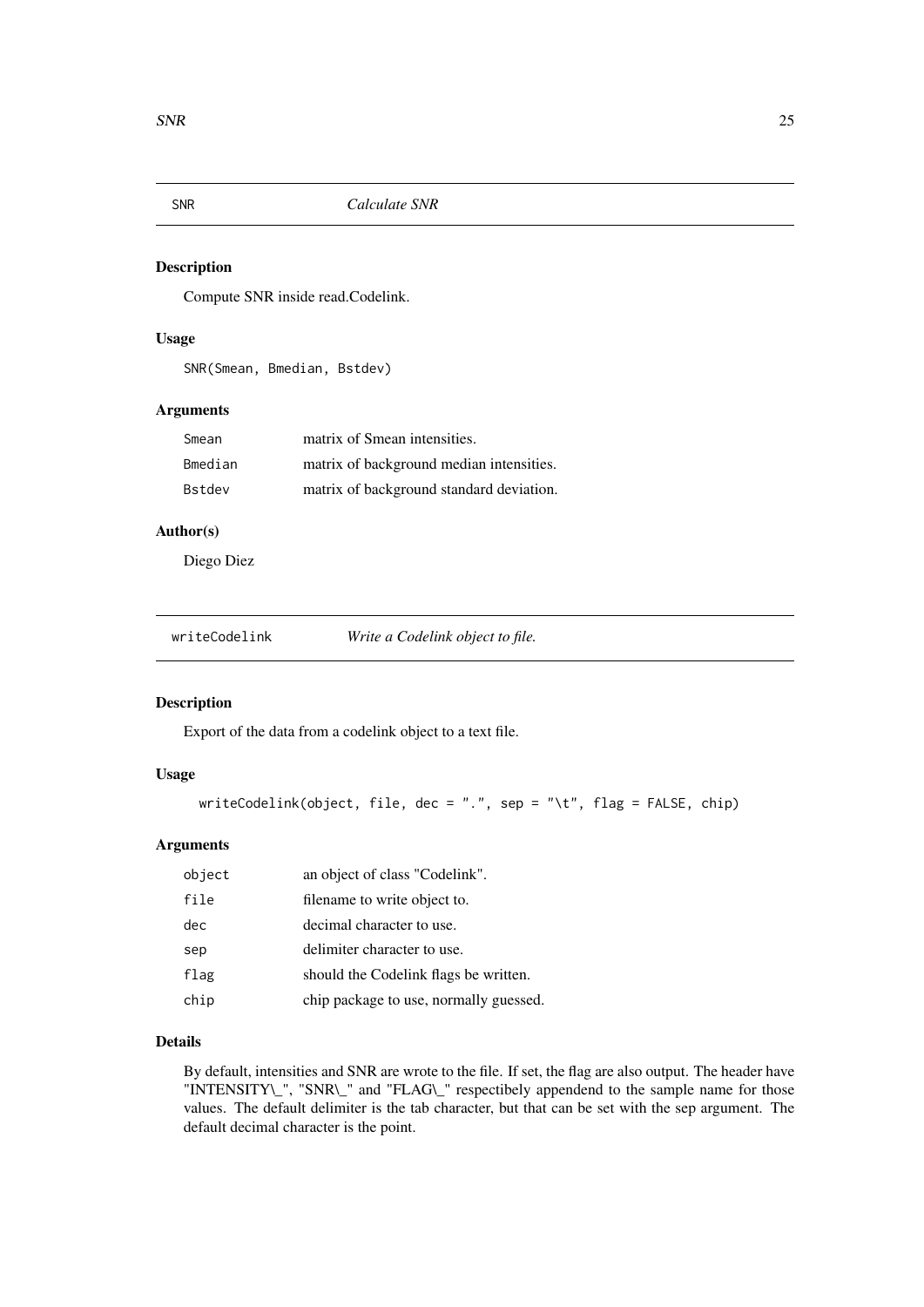# 26 writeCodelink

# Author(s)

Diego Diez

# Examples

```
## Not run:
   data(codelink.example)
   writeCodelink(codelink.example, file = "foo.txt")
```

```
## End(Not run)
```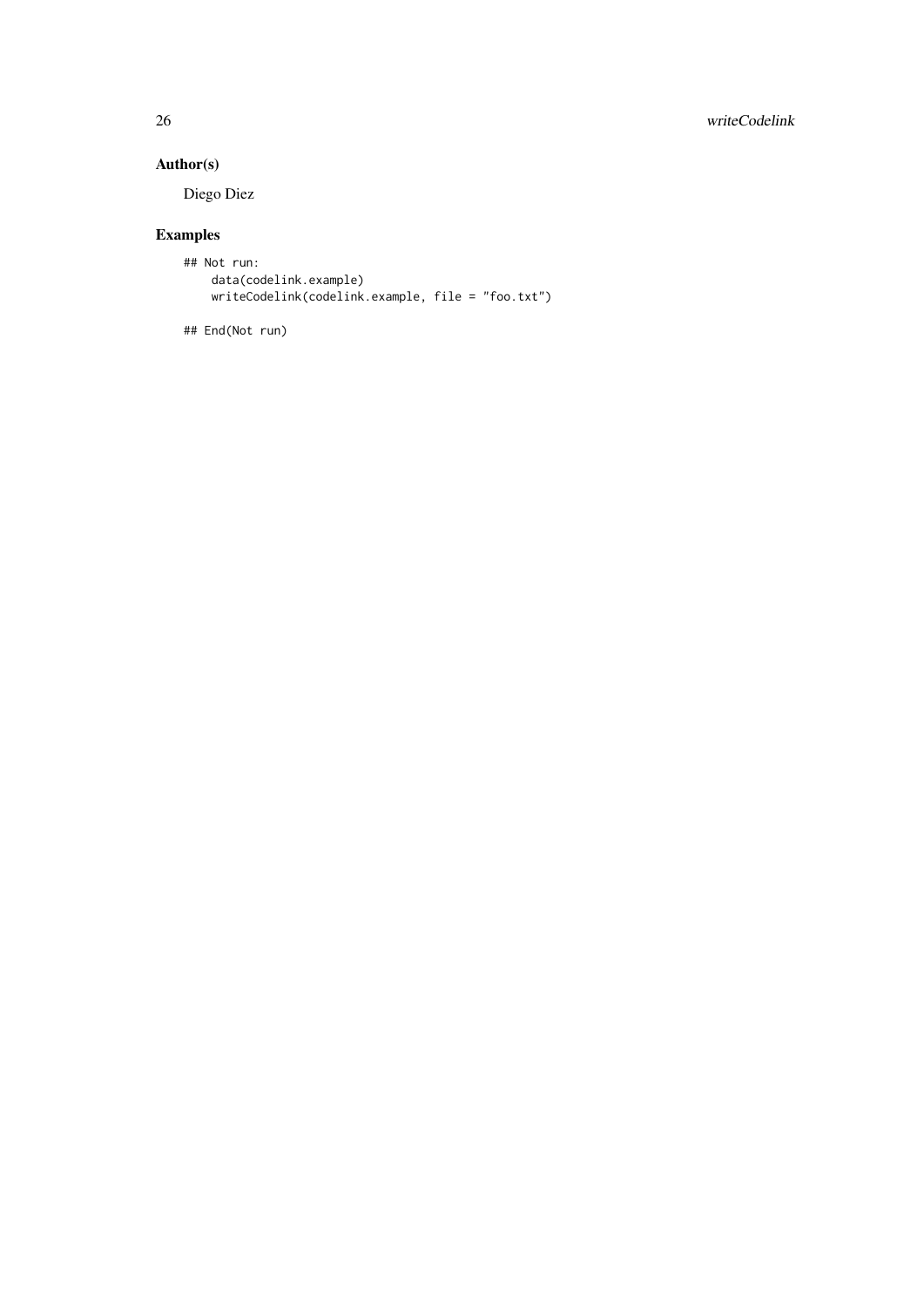# <span id="page-26-0"></span>Index

∗Topic classes Codelink-class, [6](#page-5-0) CodelinkSet-class, [7](#page-6-0) CodelinkSetUnique-class, [8](#page-7-0) ∗Topic datasets codelink.example, [7](#page-6-0) codset, [9](#page-8-0) ∗Topic documentation arrayNew, [2](#page-1-0) arraySize, [3](#page-2-0) as.matrix.Codelink, [3](#page-2-0) averageProbes, [4](#page-3-0) bkgdCorrect, [5](#page-4-0) createWeights, [10](#page-9-0) cutCV, [10](#page-9-0) decDetect, [11](#page-10-0) dim.Codelink, [11](#page-10-0) fc2Cond, [12](#page-11-0) imageCodelink, [13](#page-12-0) logCodelink, [14](#page-13-0) mergeArray, [14](#page-13-0) na2false, [15](#page-14-0) normalize, [16](#page-15-0) plotCorrelation, [17](#page-16-0) plotCV, [18](#page-17-0) plotDensities, [18](#page-17-0) plotMA, [19](#page-18-0) printHead, [20](#page-19-0) readCodelink, [21](#page-20-0) readHeader, [22](#page-21-0) readHeaderXLS, [23](#page-22-0) reportCodelink, [23](#page-22-0) selCV, [24](#page-23-0) SNR, [25](#page-24-0) writeCodelink, [25](#page-24-0) ∗Topic utilities arrayNew, [2](#page-1-0) arraySize, [3](#page-2-0) as.matrix.Codelink, [3](#page-2-0) averageProbes, [4](#page-3-0) bkgdCorrect, [5](#page-4-0) createWeights, [10](#page-9-0) cutCV, [10](#page-9-0)

decDetect, [11](#page-10-0) dim.Codelink, [11](#page-10-0) fc2Cond, [12](#page-11-0) imageCodelink, [13](#page-12-0) logCodelink, [14](#page-13-0) mergeArray, [14](#page-13-0) na2false, [15](#page-14-0) normalize, [16](#page-15-0) plotCorrelation, [17](#page-16-0) plotCV, [18](#page-17-0) plotDensities, [18](#page-17-0) plotMA, [19](#page-18-0) printHead, [20](#page-19-0) readCodelink, [21](#page-20-0) readHeader, [22](#page-21-0) readHeaderXLS, [23](#page-22-0) reportCodelink, [23](#page-22-0) selCV, [24](#page-23-0) SNR, [25](#page-24-0) writeCodelink, [25](#page-24-0) [,Codelink,ANY,ANY-method *(*Codelink-class*)*, [6](#page-5-0) [,Codelink-method *(*Codelink-class*)*, [6](#page-5-0) arrayNew, [2](#page-1-0) arraySize, [3](#page-2-0) as.matrix, *[4](#page-3-0)* as.matrix.Codelink, [3](#page-2-0) averageProbes, [4](#page-3-0) averageProbes,CodelinkSet-method *(*averageProbes*)*, [4](#page-3-0) bkgdCorrect, [5](#page-4-0) class::CodelinkSet *(*CodelinkSet-class*)*, [7](#page-6-0) class::CodelinkSetUnique *(*CodelinkSetUnique-class*)*, [8](#page-7-0) class:Codelink *(*Codelink-class*)*, [6](#page-5-0) codCorrect *(*bkgdCorrect*)*, [5](#page-4-0) codCorrect,CodelinkSet-method *(*bkgdCorrect*)*, [5](#page-4-0) Codelink, *[7](#page-6-0)*, *[9](#page-8-0)* Codelink *(*Codelink-class*)*, [6](#page-5-0)